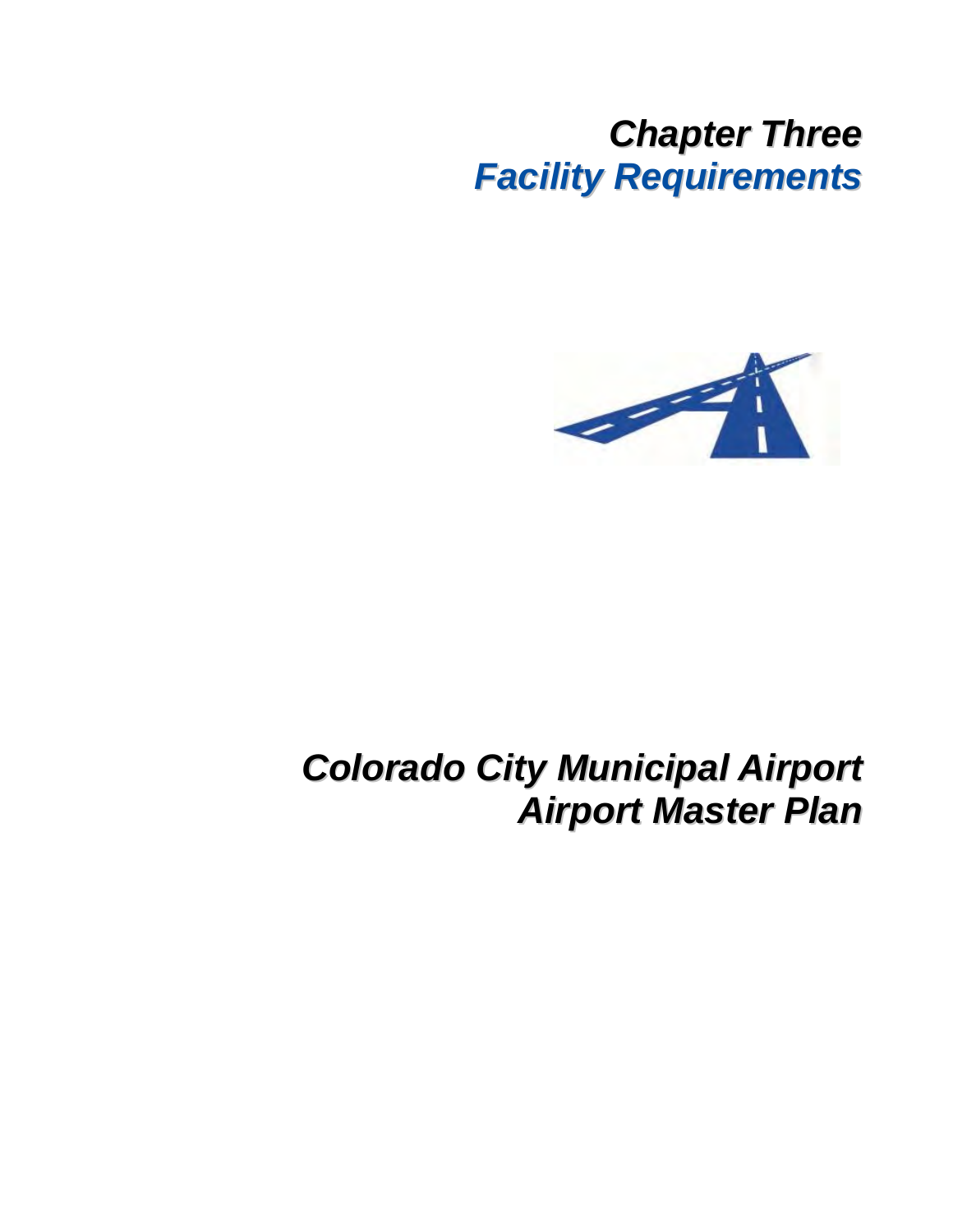# *Chapter Three Facility Requirements*



## **INTRODUCTION**

One of the primary objectives of this planning study is to determine the size and configuration of airport facilities needed to accommodate the types and volume of aircraft expected to utilize the airport. Data from Chapter 1 and forecasts from Chapter 2 are coupled with established planning criteria to determine what improvements are necessary to airside and landside areas. Then, having established the facility requirements, alternatives for providing these facilities are provided in Chapter 4 to determine the viability of meeting the facility needs.

The time frame for addressing development needs usually involves short-term (0-5 years), medium-term (6-10 years) and long-term (11-20 year) periods. Long range planning primarily focuses on the ultimate role of the airport and is related to development. Medium-term planning focuses on a more detailed assessment of needs, while the short-term analysis focuses on immediate action items and may include details not geared towards long-term development.

## **AIRPORT REFERENCE CODE**

The Airport Reference Code (ARC) is a system established by the FAA that is used to relate airport design criteria to the operational and physical characteristics of the aircraft currently operating and/or intended to operate at the airport. The ARC has two components relating to the airport design aircraft. The first component, depicted by a letter, is the Aircraft Approach Category and relates to aircraft approach speed (operational characteristics). The second component, depicted by a Roman numeral, is the Aircraft Design Group and relates to aircraft wingspan and

| TABLE 3-1 AIRPORT REFERENCE CODE |                        |                  |  |
|----------------------------------|------------------------|------------------|--|
| Approach Category                | Approach Speed (knots) |                  |  |
| Category A                       | less than 91           |                  |  |
| Category B                       | 91 to 120              |                  |  |
| Category C                       | 121 to 140             |                  |  |
| Category D                       | 141 to 165             |                  |  |
| Category E                       | 166 or more            |                  |  |
|                                  |                        |                  |  |
| Design Group                     | Wingspan (ft)          | Tail Height (ft) |  |
| Group I                          | less than 49           | Less than 20     |  |
| Group II                         | 20 to 29<br>49 to 78   |                  |  |
| Group III                        | 79 to 117<br>30 to 44  |                  |  |
| Group IV                         | 118 to 170<br>45 to 59 |                  |  |
| Group V                          | 171 to 213<br>60 to 65 |                  |  |
| Group VI                         | 214 to 261<br>66 to 79 |                  |  |

tail height (physical characteristic). Generally, aircraft approach speed applies to runway dimensional criteria and safety zones prior to and beyond the end of the runway. Aircraft wingspan is primarily associated with separation criteria involving taxiways and taxilanes. Table 3-1 has been included to provide a definition of both Aircraft Approach Categories and Aircraft Design Groups. Figure 3-1 shows examples of aircraft and their Airport Reference Codes.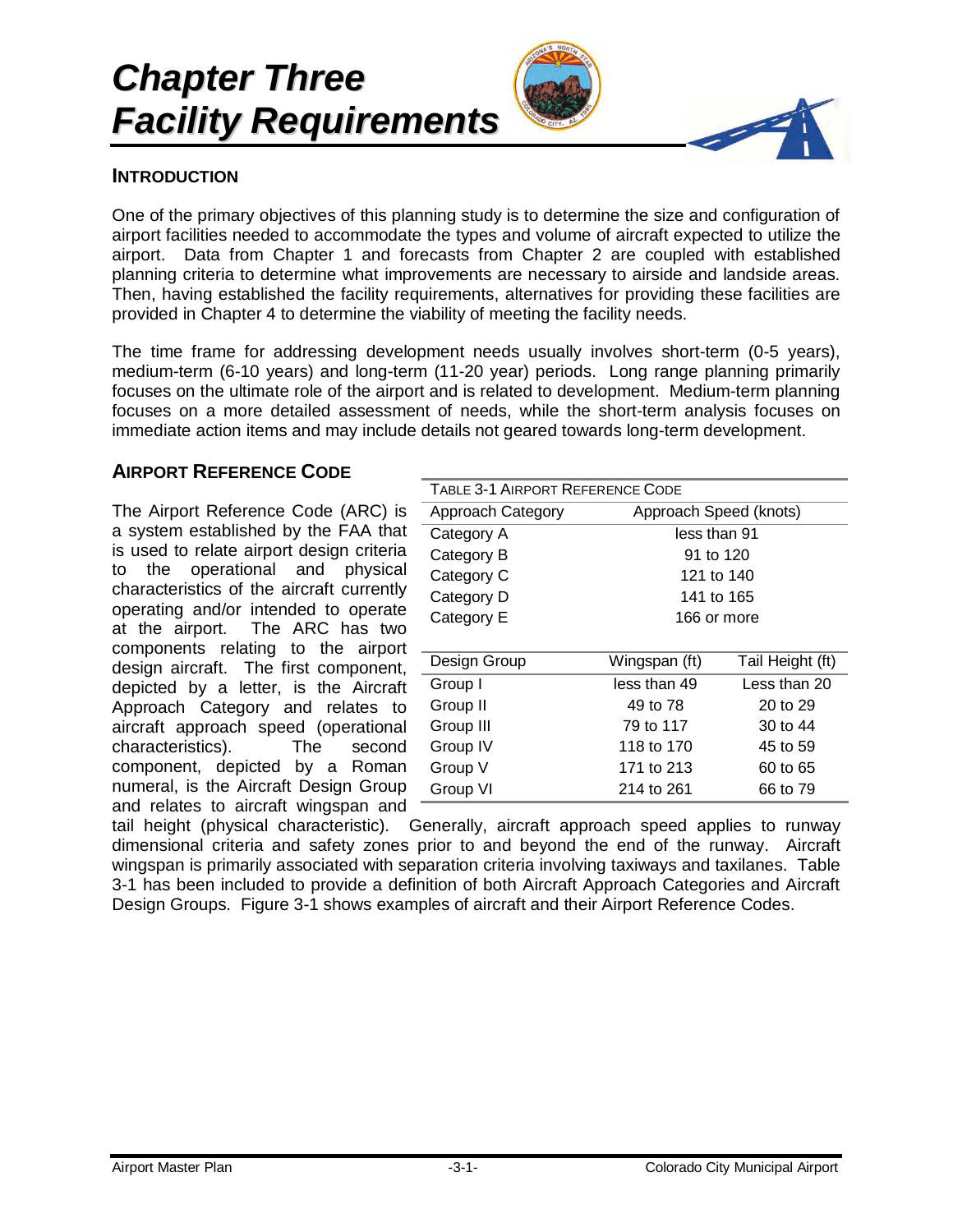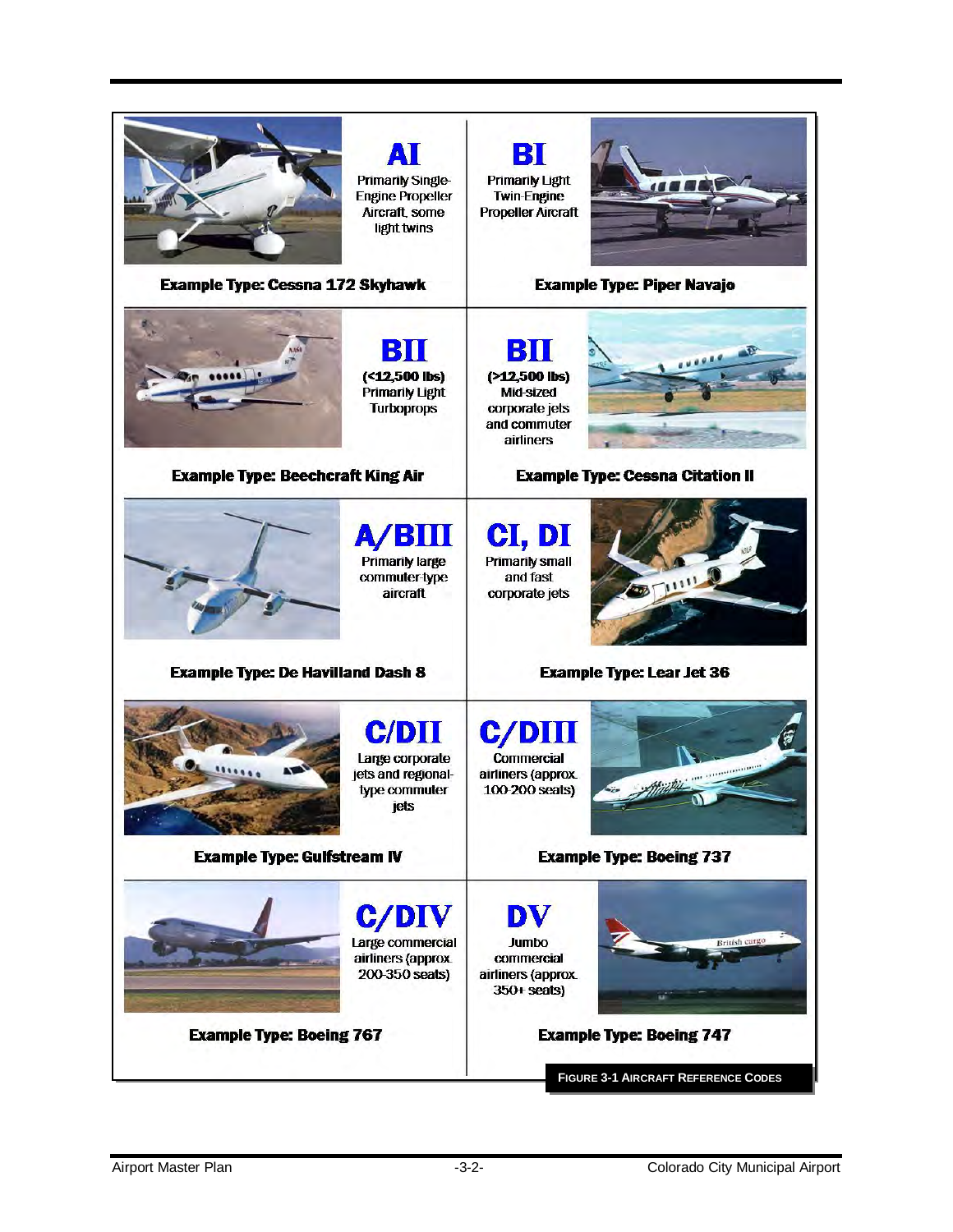To ensure that all airport facilities are designed to accommodate the expected air traffic and to meet FAA criteria, the specific ARC for the airport must be determined. In order to designate a specific ARC for an airport, aircraft in that ARC should perform a minimum of 500 annual itinerant operations. The majority of aircraft currently using the Colorado City Municipal Airport have an ARC of A-I, B-I and B-II. Airport users and fleet mix were discussed in Chapter 2. Examples of aircraft with an ARC of A-I and B-I are listed in Table 3-2. Examples of aircraft with an ARC of A-II and B-II are listed in Table 3-3. Examples of aircraft with an ARC of C-II and D-II are listed in Table 3-4. Aircraft with an ARC of A-I through B-II are expected to utilize the airport in the short, medium and long-term time frames. A small number of operations by C-I and C-II aircraft occur at Colorado City Municipal Airport. Given the available runway length and the existing non-precision instrument approach, 500 annual operations of these types of aircraft are not anticipated to occur during the planning period.

This information indicates that fundamental development items should be based on an ARC of B-II for aircraft weighing up to 45,000 pounds. It is also anticipated that occasional operations will occur by C-I, D-I, C-II and C-III aircraft weighing up to 65,000 pounds. It is recommended that wherever feasible the airport should configure facilities, setbacks and separations to minimize constraints for a potential upgrade to an ARC of C-II in the event Category C aircraft operations exceed forecasts.

| TABLE 3-2 EXAMPLE AIRCRAFT HAVING AN ARC OF A-I OR B-I |                |                 |                 |
|--------------------------------------------------------|----------------|-----------------|-----------------|
|                                                        | Approach Speed | Wingspan (feet) | Max T.O. Weight |
| Aircraft                                               | (knots)        |                 | (pounds)        |
| Beech Baron 58P                                        | 101            | 37.8            | 6,200           |
| Beech Bonanza V35B                                     | 70             | 33.5            | 3,400           |
| Beech King Air B100                                    | 111            | 45.9            | 11,799          |
| Cessna 150                                             | 55             | 33.3            | 1,670           |
| Cessna 172                                             | 60             | 36.0            | 2,200           |
| Cessna 177                                             | 64             | 35.5            | 2,500           |
| Cessna 182                                             | 64             | 36.0            | 2,950           |
| Cessna 340                                             | 92             | 38.1            | 5,990           |
| Cessna 414                                             | 94             | 44.1            | 6,750           |
| Cessna Citation I                                      | 108            | 47.1            | 11,850          |
| Gates Learjet 28/29                                    | 120            | 42.2            | 15,000          |
| Mitsubishi MU-2                                        | 119            | 39.1            | 10,800          |
| Piper Archer II                                        | 86             | 35.0            | 2,500           |
| Piper Cheyenne                                         | 110            | 47.6            | 12,050          |
| Rockwell Sabre 40                                      | 120            | 44.4            | 18,650          |
| Swearingen Merlin                                      | 105            | 46.3            | 12,500          |
| Raytheon Beechjet                                      | 105            | 43.5            | 16,100          |

*Source: FAA AC 150/5300-13, Airport Design*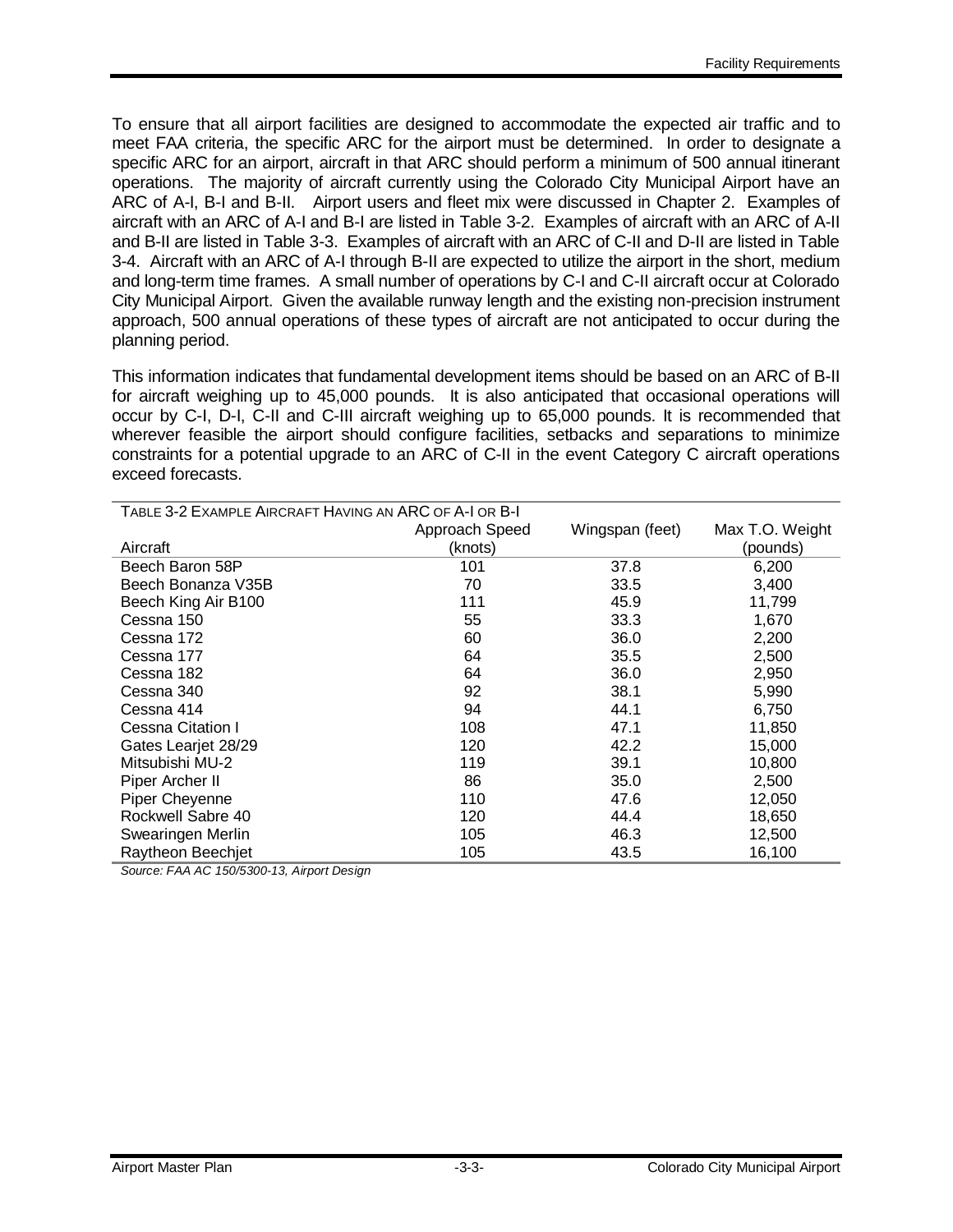| TABLE 3-3 EXAMPLE AIRCRAFT HAVING AN ARC OF A-II OR B-II |                |                 |                 |
|----------------------------------------------------------|----------------|-----------------|-----------------|
|                                                          | Approach Speed | Wingspan (feet) | Max T.O. Weight |
| Aircraft                                                 | (knots)        |                 | (pounds)        |
| Air Tractor 802F                                         | 105            | 58.0            | 16,000          |
| Beech King C90-1                                         | 100            | 50.3            | 9,650           |
| Beech Super King Air B200                                | 103            | 54.5            | 12,500          |
| Cessna 441                                               | 100            | 49.3            | 9.925           |
| Cessna Citation II                                       | 108            | 51.6            | 13,300          |
| Cessna Citation III                                      | 114            | 50.6            | 17.000          |
| Dassault Falcon 50                                       | 113            | 61.9            | 37,480          |
| Dassault Falcon 200                                      | 114            | 53.5            | 30,650          |
| Dassault Falcon 900                                      | 100            | 63.4            | 45.500          |
| DHC-6 Twin Otter                                         | 75             | 65.0            | 12,500          |
| Grumman Gulfstream I                                     | 113            | 78.5            | 35,100          |
| Pilatus PC-12                                            | 85             | 52.3            | 9,920           |

*Source: FAA AC 150/5300-13, Airport Design* 

| TABLE 3-4 EXAMPLE AIRCRAFT HAVING AN ARC OF C-II OR D-II |                |                 |                 |
|----------------------------------------------------------|----------------|-----------------|-----------------|
|                                                          | Approach Speed | Wingspan (feet) | Max T.O. Weight |
| Aircraft                                                 | (knots)        |                 | (pounds)        |
| Canadair CL-600                                          | 125            | 61.8            | 41,250          |
| Gulfstream-III                                           | 136            | 77.8            | 68,700          |
| 1329 JetStar                                             | 132            | 54.5            | 43,750          |
| Sabre 80                                                 | 128            | 50.4            | 24,500          |
| Gulfstream-II                                            | 141            | 68.8            | 65,300          |
| Gulfstream-IV                                            | 145            | 77.8            | 71.780          |
| Rockwell 980                                             | 121            | 52.1            | 10.325          |
| Cessna Citation 650                                      | 126            | 53.6            | 23,000          |
| Cessna Citation 750 X                                    | 131            | 63.6            | 36.100          |
| Astra 1125                                               | 126            | 52.5            | 23,500          |
| Hawker 125-1000                                          | 130            | 61.9            | 36,000          |
| Falcon 900 EX                                            | 126            | 63.5            | 48.300          |

*Source: FAA AC 150/5300-13, Airport Design* 

## **AIRSIDE FACILITY REQUIREMENTS**

The airside facilities of an airport are described as the runway configuration, the associated taxiway system, the ramp and aircraft parking area and any visual or electronic approach aids.

#### **RUNWAY REQUIREMENTS**

Annual Service Volume: The Annual Service Volume (ASV) is a calculated reasonable estimate of an airport's annual capacity; taking into account differences in runway utilization, weather conditions and aircraft mix that would be encountered in one year. When compared to the forecasts or existing operations of an airport, the ASV will give an indication of the adequacy of a facility in relationship to its activity level. The ASV is determined by reference to the charts contained in FAA Advisory Circular (AC) 150/5060-5, Airport Capacity and Delay.

The FAA Airport Design Program was used to calculate the ASV for a two-runway airport with the forecasted operation levels determined in Chapter 2. Annual Service Volume for the runway configuration is 230,000 operations per year. Under these conditions, the existing runway facilities will adequately meet the demand within the time frame of this study.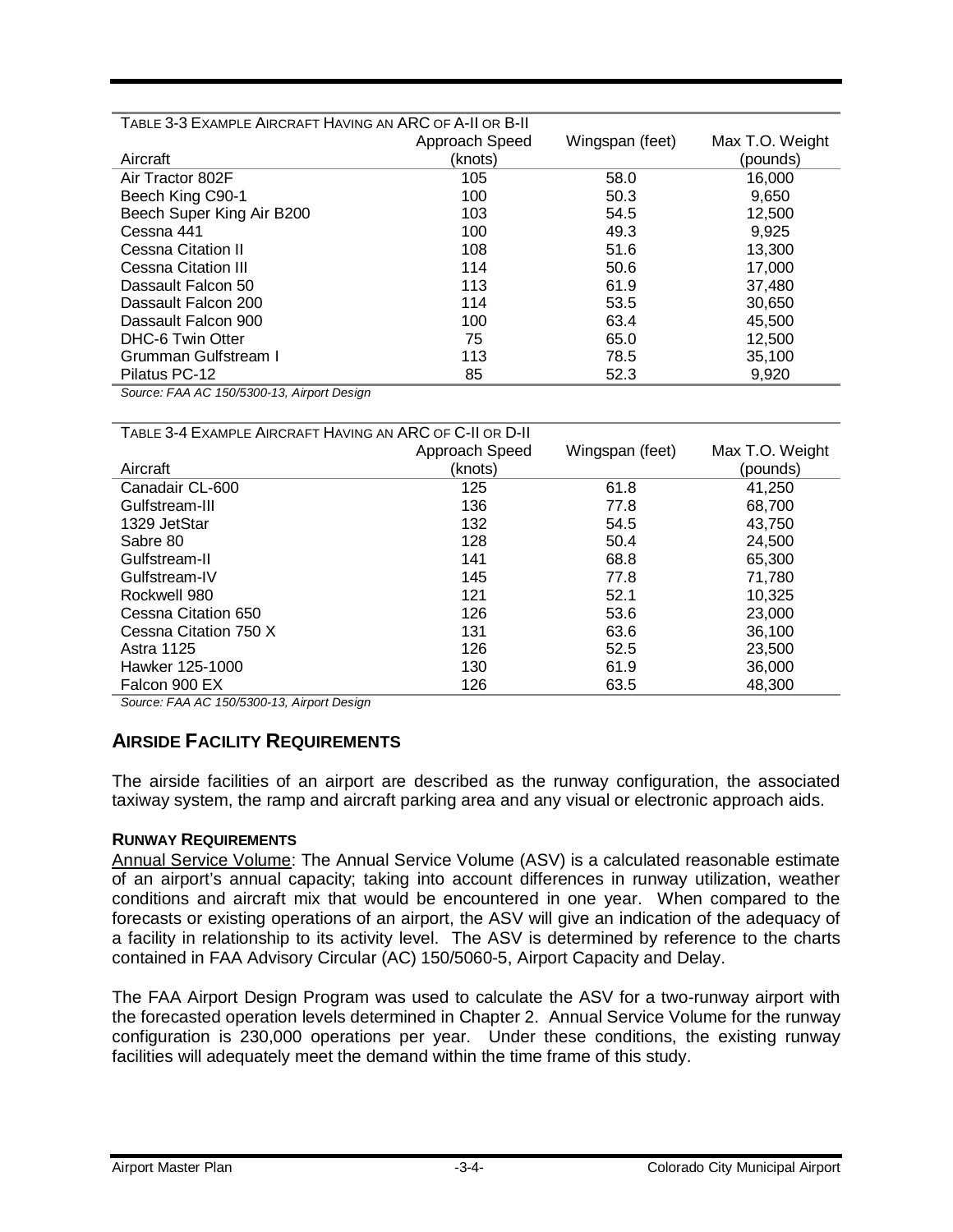Runway Length: FAA Advisory Circular 150/5325-4B, Runway Length Requirements for Airport Design, provides guidance for determining runway length requirements. Furthermore, the FAA has developed a computer software program entitled "Airport Design." The program provides the user with recommended runway lengths and other facilities on an airport according to FAA design standards. The information required to execute the program for recommended runway lengths, includes airfield elevation, mean maximum temperature of the hottest month and the effective gradient for the runway. This specific information for the Colorado City Municipal Airport that was used for the purposes of this portion of the study for Runway 11/29:

Field Elevation: 4,871' MSL Mean Maximum Temperature of Hottest Month:  $92.8^{\circ}$  F Effective Gradient: 7 Feet

*(Note: The actual difference in feet from runway end to runway end is required to run the FAA software program and is listed as the effective gradient. However, the effective gradient is usually shown as a percent.)* 

With this data, the Airport Design program provides several runway length recommendations for both small and large aircraft according to varying percentages of aircraft fleet and associated takeoff weights. A summary of the data provided by the program is listed in Table 3-5.

| TABLE 3-5 RECOMMENDED RUNWAY LENGTH                   |               |
|-------------------------------------------------------|---------------|
| Description                                           | Runway Length |
| <b>Existing Runway Length</b>                         | 6.300'        |
| Recommended to accommodate:                           |               |
| Small Aircraft (<12,500 lbs.)                         |               |
| Less than 10 passenger seats                          |               |
| 75 percent of these small airplanes                   | 4,590         |
| 95 percent of these small airplanes                   | 6.110'        |
| 100 percent of these small airplanes                  | 6,320'        |
| 10 or more passenger seats                            | 6.320'        |
| Large Aircraft (>12,500 lbs., <60,000 lbs.)           |               |
| 75 percent of these planes at 60 percent useful load  | 6,780         |
| 75 percent of these planes at 90 percent useful load  | 8,670         |
| 100 percent of these planes at 60 percent useful load | 11.070        |
| 100 percent of these planes at 90 percent useful load | 11,070        |

*Source: FAA Computer Software Program, Airport Design Version 4.2d* 

Using the results of the FAA's software program, it would be fair to suggest that the runway should have a minimum length of 7,500 feet. This would accommodate 75 percent of the large aircraft fleet at 80 percent useful load. However, it is important to identify the runway length requirements for the specific aircraft that are expected to operate at the airport.

Takeoff Distance Requirements: When determining runway length requirements for any airport it is necessary to consider the types of aircraft (aircraft design group and critical aircraft) that will be using the airport and their respective takeoff distance requirements. Figure 3-2 gives examples of takeoff distance requirements for the aircraft currently using the Colorado City Municipal Airport and aircraft that are anticipated to use the airport in the future.

Based on the required runway lengths for these categories of aircraft, the existing runway length of 6,300 feet provides adequate takeoff distance for the current fleet; however, as operations by large aircraft increase an increased length to 7,500 feet is recommended.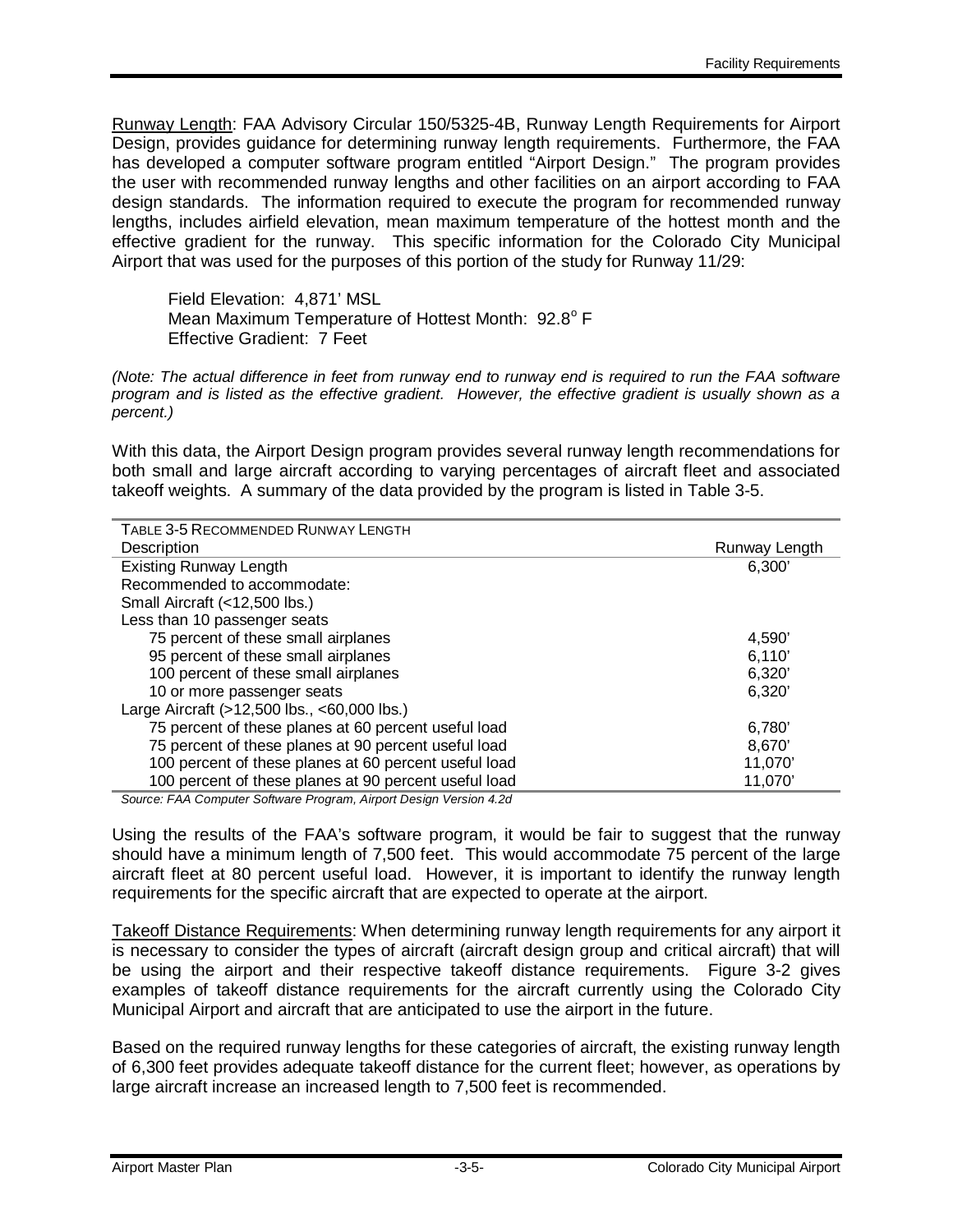

\*Aircraft performance data based on a mean maximum temperature of the hottest month of 92.8° F and an airport elevation of 4,871 *feet mean sea level (MSL).*

Runway Strength and Width: Runway strength requirements are normally based upon the design aircraft that may be expected to use the airport on a regular basis. The existing strength of Runway 11/29 is 12,500 pounds and the existing strength of Runway 2/20 is 12,500 pounds. The existing pavement strengths are considered adequate for the planning period. Should Approach Category C operations exceed 500 annually the pavement strength should be increased to 45,000 SWG/ 68,000 DWG.

FAA design standards for runways serving aircraft having an ARC of B-II require a minimum runway width of 75 feet. The existing Runway 11/29 meets this standard. Runways serving aircraft with an ARC of C-II require a minimum width of 100 feet. A runway widening to 100 feet should be accomplished if operations by aircraft in Approach Category C exceed 500 annually on Runway 11/29.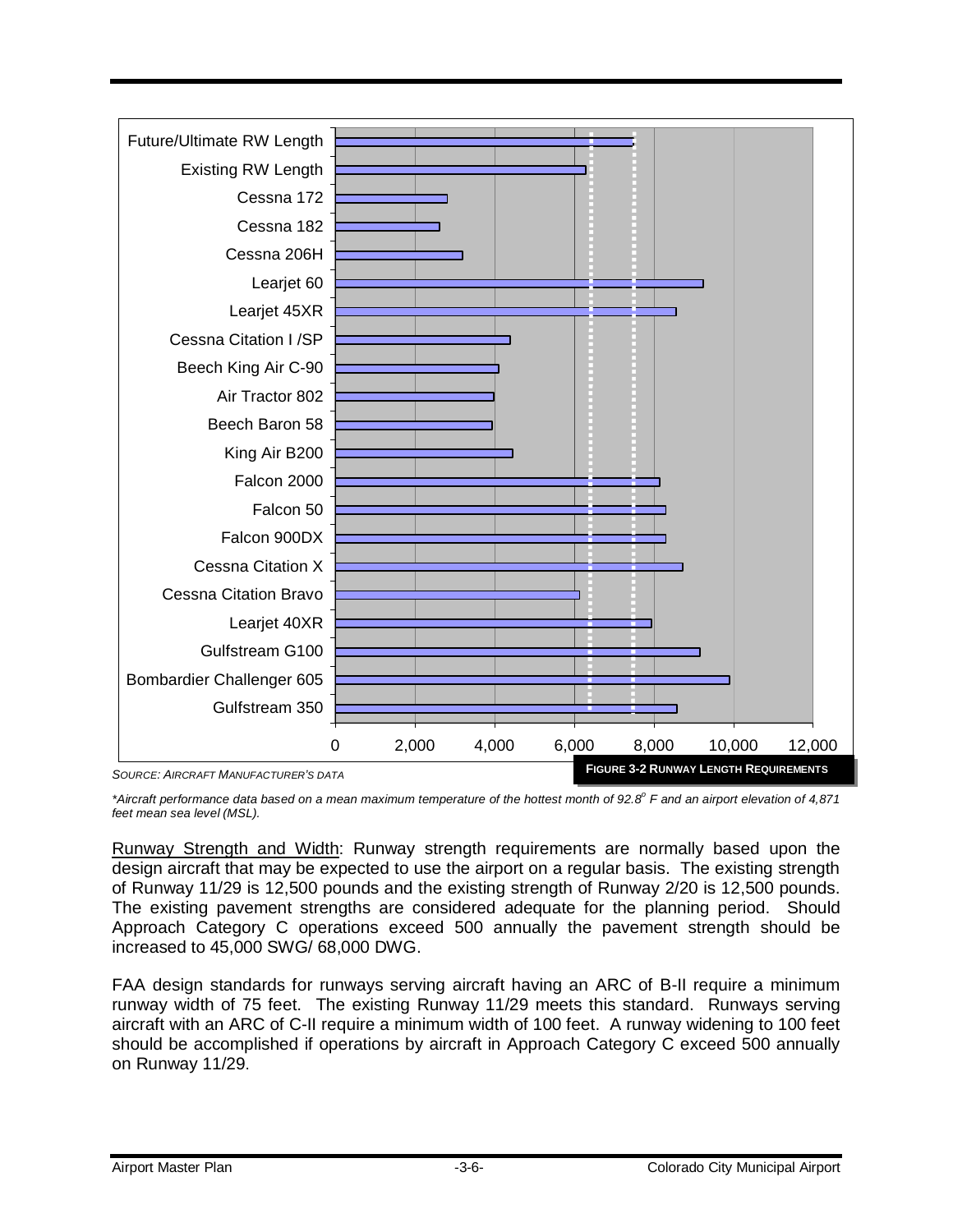#### **CROSSWIND RUNWAY REQUIREMENTS**

The FAA recommends that a runway's orientation provide at least 95 percent crosswind coverage. If the wind coverage of the runway does not meet this 95 percent minimum for the appropriate ARC, then a crosswind runway should be considered. Crosswind coverage for Runway 11/29 is 86.3 percent for a 10.5 knot crosswind and 89.4 percent for a 13.0 knot crosswind; therefore a B-I crosswind is justified.

The wind study analysis described in Chapter 1 indicated the combined crosswind coverage of Runways 11/29 and 2/20 at the Colorado City Municipal Airport meet the FAA standard of at least 95 percent. The existing width of the crosswind runway is 60 feet, which meets the FAA requirement for a B-I runway. The existing dimensions of the crosswind runway are considered adequate.

#### **RUNWAY INCURSIONS**

There are currently no runway incursion mitigation measures in place at the Colorado City Municipal Airport. Perimeter wildlife fencing is planned and an electric vehicle access gate has been installed to minimize the potential for wildlife and vehicle incursions. The airport has lighted holding position signs to increase awareness of runways.

#### **TAXIWAY REQUIREMENTS**

Length and Width: The primary function of a taxiway system is to provide access between runways and the terminal area. The taxiways should be located so that aircraft exiting the runway will have minimal interference with aircraft entering the runway or remaining in the traffic pattern. Taxiways expedite aircraft departures from the runway and increase operational safety and efficiency.

According to FAA Advisory Circular 150/5300-13, Airport Design, the minimum recommended runway to taxiway centerline separation for a runway with an ARC of B-II is 240 feet and the minimum recommended width is 35 feet. The minimum recommended runway to taxiway separation for an airport with an ARC of C-II or B-II with an instrument approach with visibility minimums lower than  $\frac{3}{4}$ -mile is 300 feet. There is currently a partial parallel taxiway for Runway 2/20, Taxiway B and a partial parallel taxiway to Runway 11/29, Taxiway A. Both taxiways are currently 35 feet wide. Taxiway B is located 225 feet from the runway centerline and Taxiway A is located 300 feet from runway centerline. It is recommended that the taxiways on both runways be extended to full length parallel taxiways. This will eliminate the need for aircraft to back taxi and enhance safety and utility of the airport.

Strength: The strength of the taxiway should be maintained at a strength equal to that of the associated runway pavement.

#### **AIRCRAFT APRON**

The apron space requirements as shown in this planning document were developed according to recommendations given in AC 150/5300-13, Airport Design. Consideration must be made in the overall apron requirements for aircraft parking and tiedown requirements, taxilanes, adjacent taxiways and proximity to all aircraft expected to use the airport, including turboprops and business jets.

Future apron square yardage should be planned for both transient and based aircraft. The existing aircraft parking apron occasionally becomes filled to capacity during peak periods in the summertime. An apron expansion is recommended to accommodate based and transient aircraft including business jets. Any future development of the apron should be done outside of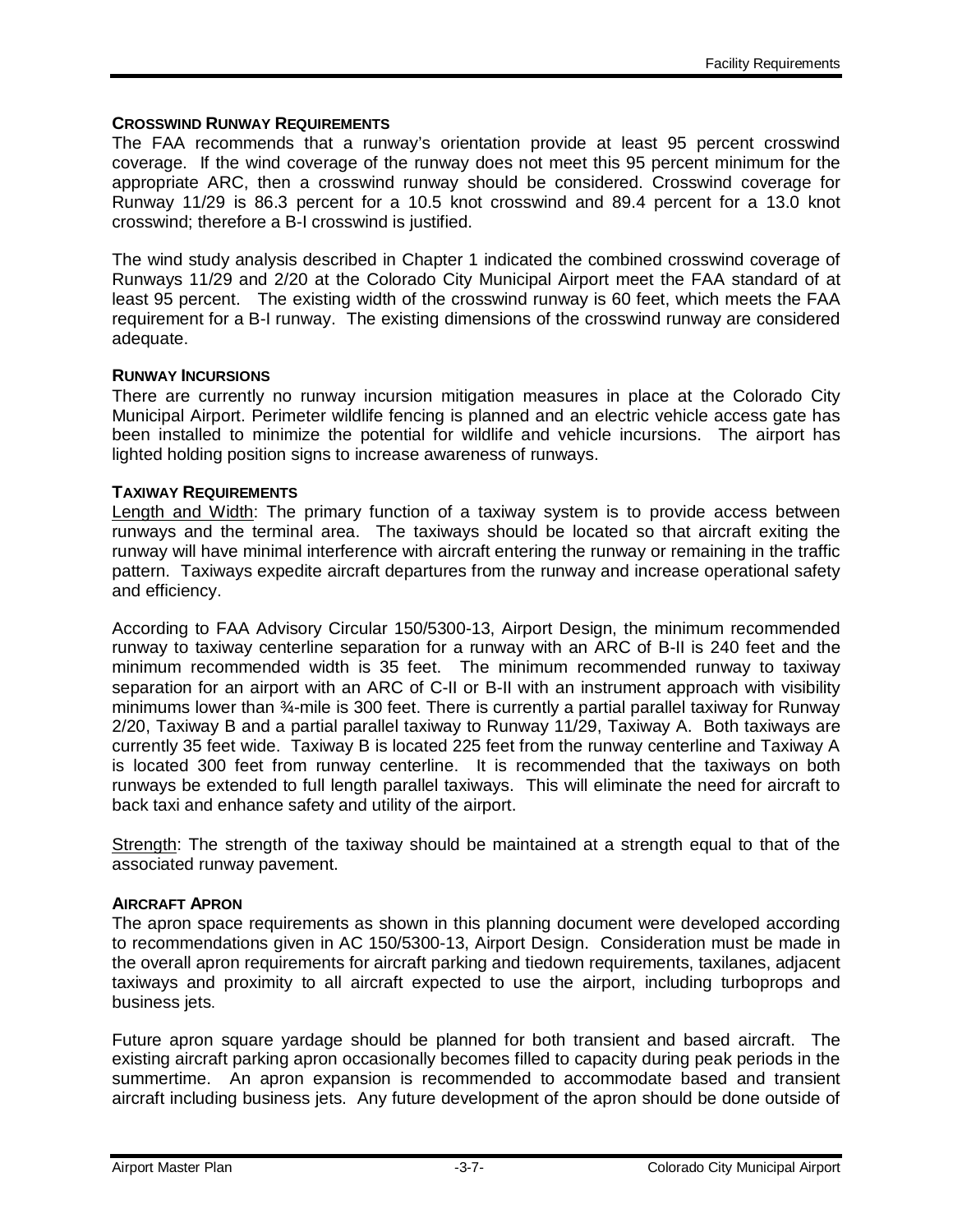the Runway Visibility Zone (RVZ) in order to meet recommended design standards. Options for clearing the RVZ are included in the development alternatives in Chapter 4.

Tiedown Requirements: Aircraft tiedowns should be provided for those small and medium sized aircraft utilizing the airport. These aircraft risk being damaged or may cause damage or injury in sudden wind gusts if not properly secured. A number of tiedowns are required to accommodate the peak daily transient aircraft and overnight transient aircraft, plus based aircraft that are not hangared. Tiedown requirements for the 20-year planning period are listed in Table 3-6. The current tiedown layout is based on Group II taxilane OFAs. The future apron layout should be planned to provide for Group II taxilane OFAs. Typically large aircraft, including business jets, are not tied down and can usually be parked overtop multiple tiedowns.



## Apron Requirements:

Generally speaking, an apron tiedown area should allow approximately 360 square yards per transient aircraft and 300 square yards per based aircraft. This square yardage per aircraft provides adequate space for tiedowns, circulation and fuel truck movement. Colorado City should plan for additional apron expansion and taxilane expansion to hangar development areas.

#### **NAVIGATIONAL AIDS**

A Navigational Aid (NAVAID) is any ground based visual or electronic device used to provide course or altitude information to pilots. NAVAIDs include Very High Omnidirectional Range (VORs), Very High Frequency Omnidirectional Range with Tactical Information (VOR-TACs), Nondirectional Beacons (NDBs) and Tactical Air Navigational Aids (TACANs), as examples. There is an existing NDB located at Colorado City Municipal Airport, no new ground navigational aids are recommended.

## **APPROACH PROCEDURES**

Non-precision Global Positioning System (GPS) approaches do not require ground-based facilities on or near the airport for navigation. The GPS receiver uses satellites for navigation. Therefore, it involves little or no cost for the Airport Sponsor. GPS was developed by the United States Department of Defense for military use and is now available for civilian use. GPS approaches are rapidly being commissioned at airports across the United States, approach minimums as low as 350-foot ceilings and 1-mile visibility are typical for this type of approach. An instrument approach will increase the utility of the airport by providing for the capability to operate in inclement weather conditions. This is especially important for air medivac/air ambulance, physician transport and business flights. It is also useful for conducting training and maintaining instrument currency and proficiency requirements.

The existing approach procedure at the airport includes a non-precision instrument NDB/GPS circle-to-land approach. The minimums for this approach are 829-foot ceiling and 1-mile visibility. A future potential approach that should be considered is a Localizer Performance with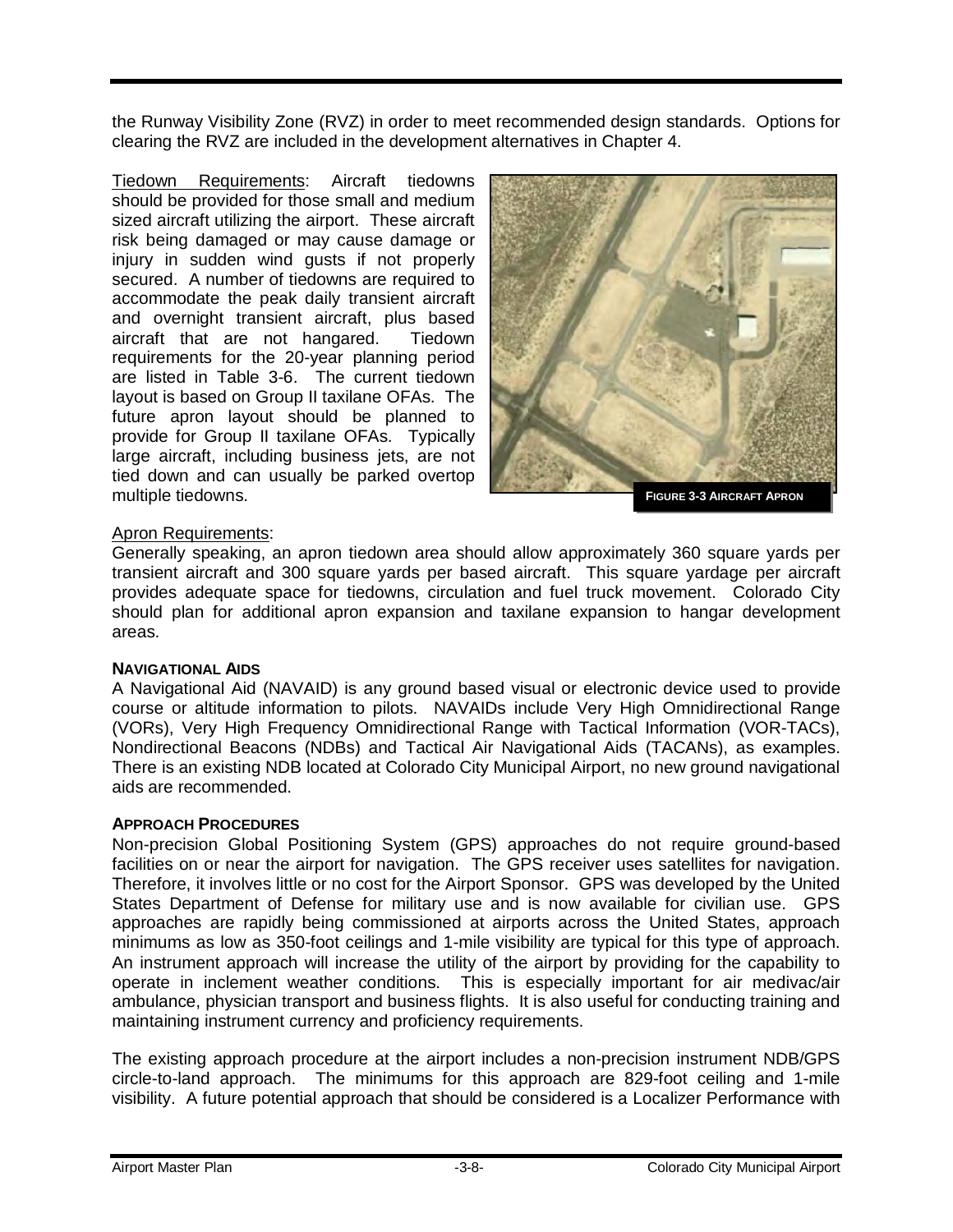Vertical Guidance (LPV) approach procedure using the Wide Area Augmentation System (WAAS). This approach could potentially provide instrument minimums as low as 200-foot ceilings and less than ¾-mile visibility. The LPV approach with visibility minimums less than 1 mile would increase the FAR Part 77 Primary Surface from 500 feet wide to 1,000 feet wide.

#### **AIRFIELD LIGHTING, SIGNAGE, MARKING AND VISUAL AIDS**

Airport lighting enhances safety during periods of inclement weather and nighttime operations by providing visual guidance to pilots in the air and on the ground. Lighting and visual aids can consist of a variety of equipment or a combination thereof as described in Chapter 1. The airport's existing inventory of lighting and visual aids includes two-box precision approach path indicators, a rotating beacon, medium intensity runway lights (MIRLs), runway end identifier lights (REILs), 6-light runway threshold lights, visual runway markings, a segmented circle and taxiway reflectors. The airport terminal area is also equipped with area lighting. The majority of the airfield lighting and visual aids is in good condition and should be maintained in their present condition. An approach lighting system (ALS) such as ODALS, MALS, MALSF, SSALS or SALS would be necessary to obtain 3/<sub>4</sub>-mile or less visibility minimums. The ALS is designed to provide earlier visual acquisition of the runway approach in visibility limiting Instrument Meteorological Conditions (IMC). The lighting of the taxiways with medium intensity taxiway lights (MITLs) is also recommended.

Runway 11/29 and Runway 2/20 are currently marked as visual runways on all ends. Runway markings on all runways are in poor condition and should be remarked as soon as possible. If the approach minimums are lowered to ¾ mile and a straight in approach were developed the change of marking on Runway 29 to precision approach markings is recommended.

## **LANDSIDE FACILITY REQUIREMENTS**

Landside facilities are another important aspect of the airport. Landside facilities serve as the

processing interface between the surrounding community and the airport operating environment. Likewise, it offers the traveler the first impression of the airport and the local area. Landside facilities house the support infrastructure for airside operations and often generate substantial revenues for the airport.

#### **TERMINAL BUILDING**

The construction of a terminal building at any airport offers many amenities to passengers, local and transient pilots and airport management. Terminal buildings (often called pilot lounges at general



aviation airports) most often house public restrooms, public telephones, a pilot's lounge and information regarding airport services. The terminal building includes a lobby area, restrooms, telephone, a flight planning room and airport management offices. The terminal building is well maintained and provides adequate space

and amenities to accommodate existing and long term demand. It is recommended that the RVZ clear the terminal building in the future to eliminate the existing nonstandard condition.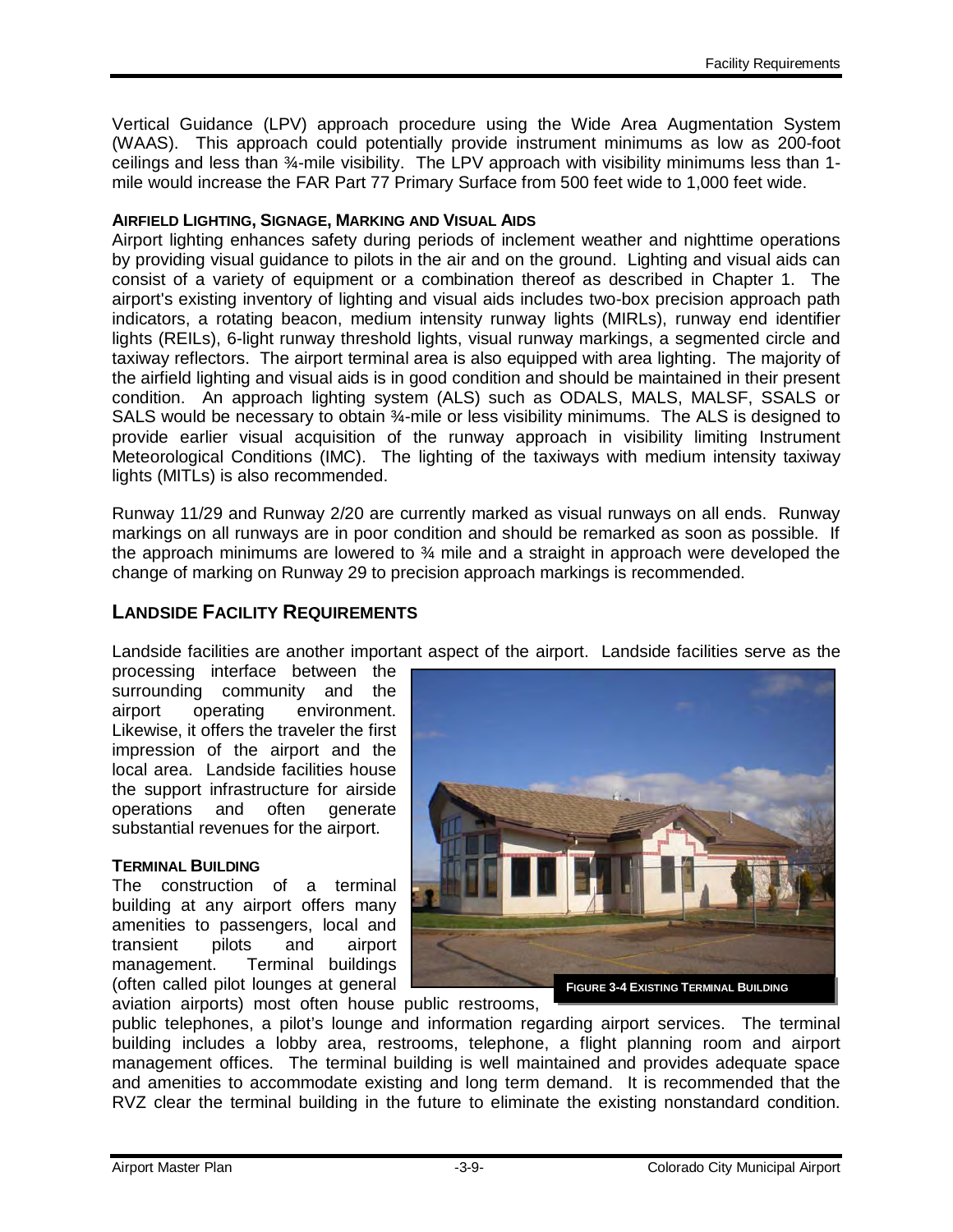Options for clearing the RVZ are presented in the development alternatives in Chapter 4. All future development must remain clear of the RVZ.

#### **HANGAR FACILITIES**

Hangars are typically classified as either T-hangars, small multi-unit storage complexes that usually accommodate one single engine aircraft in each unit or conventional hangars, small to very large units, which accommodate a variety of aircraft types or corporate fleets. The number of aircraft that each conventional hangar can hold varies according to the manufacturer and the specifications of the airport owner or operators. The existing hangars at the Colorado City Municipal Airport include the 80-foot by 70-foot FBO



maintenance hangar and one T-hangar unit located northeast of the apron area.

Based Aircraft Hangar Requirements: The facility requirements for based aircraft typically determine the number of tiedown locations, number of shaded spaces, number of T-hangars and number of conventional type hangars required for the future. Development areas will be identified on the ALP for a mix of T-hangars, box hangars and larger corporate hangars.

Transient Aircraft Hangar Requirements: Transient single-engine aircraft operators generally do not require aircraft storage facilities unless there is inclement weather expected (such as hail or snow) or if the operator is planning an extended stay. Some higher performance single-engine and multi-engine aircraft operators may desire overnight aircraft storage or a heated hangar in the winter.

General: The airport sponsor should consider providing long-term land leases to interested parties for the construction of aircraft storage hangars. Allowing the tenant to retain ownership of the hangar while leasing the ground reduces capital outlay requirements for Colorado City. The tenant ownership also enables Colorado City to collect property taxes on the hangar and other improvements. The tenant ownership also provides motivation for the tenant to maintain the hangar in good condition to maximize resale value at the end of the lease period. Legislation has made aircraft hangars an eligible cost under the Airport Improvement Program (AIP). While this creates an opportunity for airport sponsors willing to build hangars to meet existing demand, hangars are considered very a low priority. Colorado City should charge a standard annual, monthly and overnight tiedown fee for use of the open apron.

## **AVIATION FUEL FACILITIES**

Fuel is available during normal business hours at the Colorado City Municipal Airport. Westwing Aviation offers 100-Low Lead avgas and Jet A to based and transient aircraft owners. It is recommended that a self-serve credit card reader fueling system be installed to provide 24 hour fuel access at the airport along with a 10,000 gallon Jet A tank. Fuel storage at the airport consists of one 10,000 gallon 100-Low Lead tank, one 2,500 gallon Jet A truck and one 1,000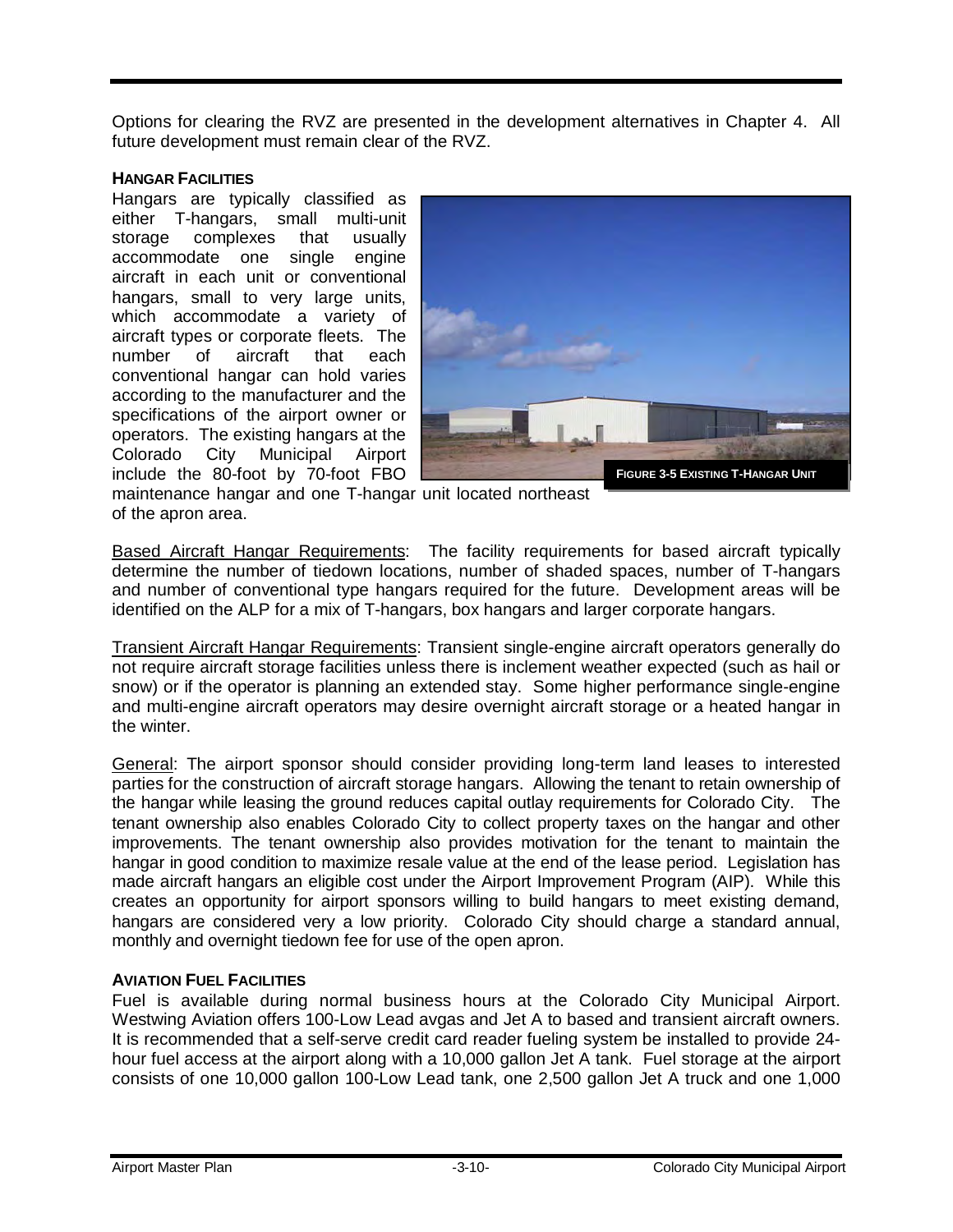gallon 100-Low Lead truck. The fuel tank is owned by Colorado City and operated by Westwing Aviation. The fuel trucks are owned and operated by Westwing Aviation.

#### **AIRPORT ACCESS AND VEHICLE PARKING**

The Colorado City Municipal Airport is accessed via Airport Avenue, which is a two lane, paved road. Airport Avenue enters the airport from the east side of the airport. Access to the airport is considered adequate for the planning period. There are currently approximately 15 automobile parking spaces available adjacent to the existing terminal building which is considered adequate for the short-term time frame, approximately 35 automobile parking spaces should be made available for the medium and long-term time frames to accommodate airport users and visitors.

#### **FENCING**

The Colorado City Municipal Airport is currently fenced with 5-strand barbed wire fencing that follows the existing airport property line. The terminal area is surrounded by a six-foot chain link fence with an electric vehicle access gate. The primary purpose of this fencing is to restrict inadvertent access to the airport by wildlife and persons. Recently the airport has reported that persons have been gaining access to the runway through the existing fence by cutting the existing fence and joy riding out into the airport. Therefore it is recommended that the airport be completely encompassed by wildlife fencing to prevent access to the airport by wildlife and persons and increase security at the airport. The airport management keeps a regular check of the existing fence line to ensure no breaks which would allow cattle and other animals access to the runway.

#### **AIRPORT RESCUE AND FIRE FIGHTING (ARFF) EQUIPMENT & STORAGE BUILDING**

Airport Rescue and Fire Fighting (ARFF) equipment is not required at airports that do not serve scheduled passenger service with aircraft having 10 or more passenger seats. Local municipal or volunteer fire departments typically provide fire protection to general aviation airports in their district. Mutual aid agreements may also be provided for nearby fire departments to assist in emergency situations. In any case, procedures should be in place to ensure emergency response in case of an accident or emergency at the airport. Although statistically very safe, the most likely emergency situations at general aviation airports are an aircraft accident, fuel or aircraft fire or hazardous material (fuel) spill. The level of protection recommended in FAA Advisory Circular 150/5210-6D, Aircraft Fire and Rescue Facilities and Extinguisher Agents, for small general aviation airports is 190 gallons of aqueous film forming foam (AFFF) supplemented with 300 pounds of dry chemical. Proximity suits should be utilized for fire fighter protection. Aviation rated fire extinguishers should be immediately available in the vicinity of the aircraft apron and fueling facilities. Adequate facilities should be provided to store any ARFF vehicle(s) or equipment that is acquired.

Currently, aviation fire extinguishers are available at the Colorado City Municipal Airport and the Colorado City Fire District responds to emergencies at the airport. The Colorado City Fire District has 48 volunteers, six fire trucks, a rescue truck and 5,000 gallon water tender. Estimated response time to the airport is eight minutes. It is recommended that the Colorado City Fire District meet the recommendations in FAA Advisory Circular 150/5210-6D. However, these are only recommendations as ARFF equipment is technically not required at the Colorado City Municipal Airport.

#### **SNOW REMOVAL EQUIPMENT**

Colorado City currently provides snow removal services at the airport. Colorado City has only a minimal amount of snow removal equipment therefore the airport is a low priority during snow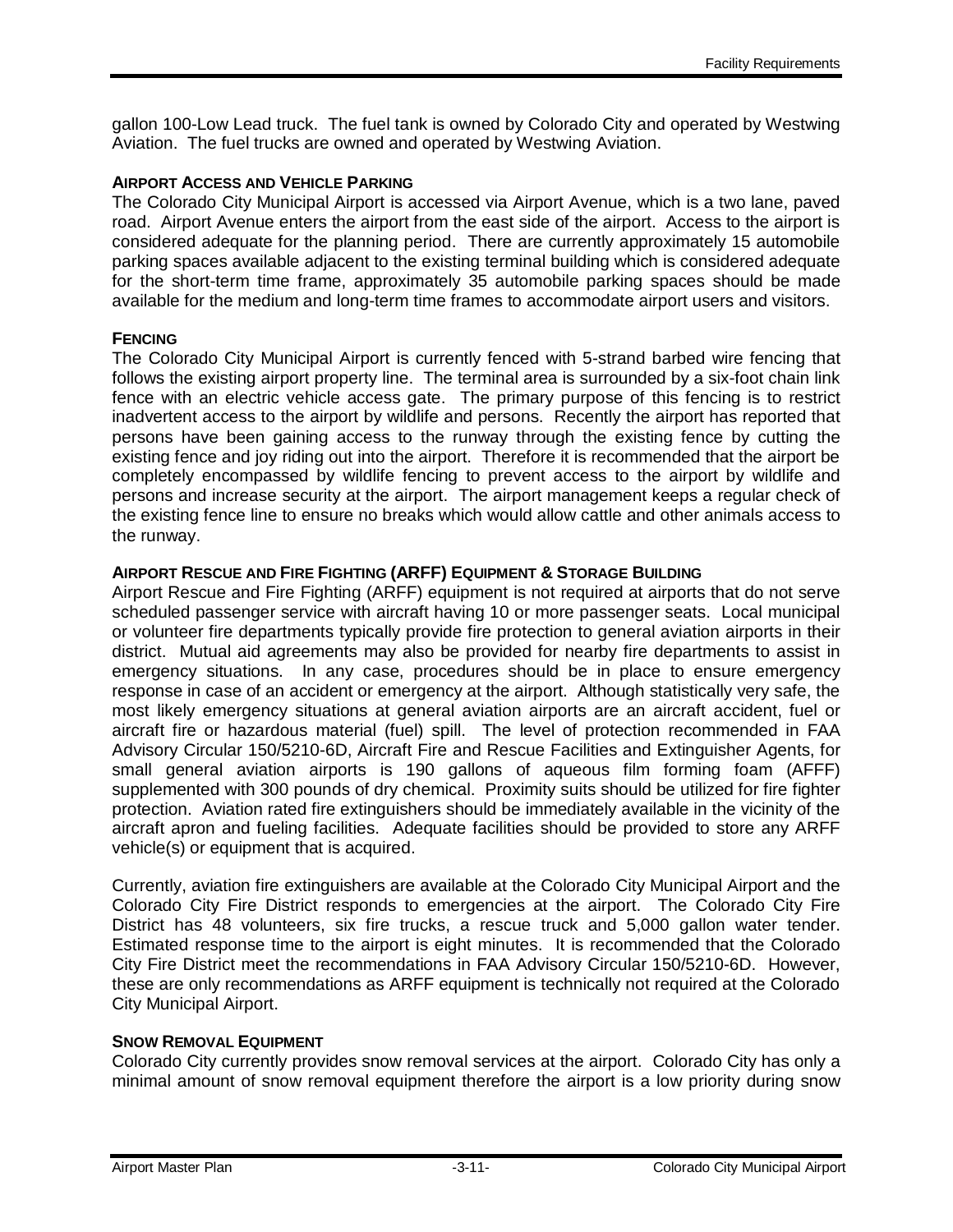conditions. It is recommended that the airport obtain its own snow removal equipment (SRE) and SRE storage building.

## **INFRASTRUCTURE NEEDS**

## **UTILITIES**

Available utilities at the airport have been designed and sized to meet the typical needs of a general aviation airport. The existing electrical power is 3-phase 112.5 KVA line. Power is provided by Twin City Power. The airport also has a back up generator on the field to provide power in the event of any power disruptions. Gas in the area is propane and is provided by Standard Supply Company. The airport also has 3 septic tanks located on the field and a non potable water well. Telephone service is provided by South Central Utah Telephone. Water and sewer services are provided on site by a well and septic tanks. The existing utilities are considered adequate for the short to mid term planning period with the exception of the existing septic tanks. It is recommended an upgraded septic system be installed to accommodate existing and future demand in the short term and ultimately the sewer be connected to the Town of Colorado City's sewer system. During the intermediate to long term time frame it is recommended that the electrical power and the water system be upgraded to accommodate additional landside development. It is recommended that the water system be treated to provide potable water to the airport.

## **WEATHER REPORTING**

Weather information is available to pilots through the Automated Weather Observation System (AWOS) located at the airport. AWOS uses various sensors, a voice synthesizer and a radio transmitter to provide real-time weather data. There are four types of AWOS. An AWOS-A only reports altimeter setting while an AWOS-1 also measures and reports wind speed, direction, gusts, temperature and dew point. AWOS-2 provides visibility information in addition to everything reported by an AWOS-1. The most capable system, the AWOS-3 also includes cloud and ceiling data. The Colorado City Municipal Airport AWOS is an AWOS-3. The AWOS transmits over a VHF frequency or the voice portion of a navaid. The transmission can be received within 25 nautical miles of the site or above 3,000 feet above ground level (AGL). The frequency for the AWOS is 118.375 and is published on Aeronautical charts as well as in the airport facilities directory. The AWOS is connected to the telephone service allowing pilots to check current weather conditions at the airport at (928) 875-8045. It is recommended that the Town of Colorado City connect the AWOS to the National Airspace Data Interchange Network (NADIN). This will allow national dissemination of the AWOS observations and allow the National Oceanic and Atmospheric Administration (NOAA) to digitally record the hourly observations and disseminate real-time weather information to Flight Service Stations and other sources.

No buildings/structures may be built within 100 feet of the AWOS. Structures located between 100 feet and 500 feet from the AWOS must have a maximum height no greater than 15 feet below the maximum height of the AWOS. Structures located between 500 feet and 1,000 feet from the AWOS must have a maximum height no greater than 10 feet below the maximum height of the AWOS. Objects of greater height than those referenced above may be constructed within 1,000 feet to 100 feet of the AWOS; however, they must occupy no more than a 10 degree penetration from the AWOS. If multiple objects exceed the height restrictions they must be placed at least 20 degrees apart. This will ensure the accuracy of wind and weather information provided by the AWOS.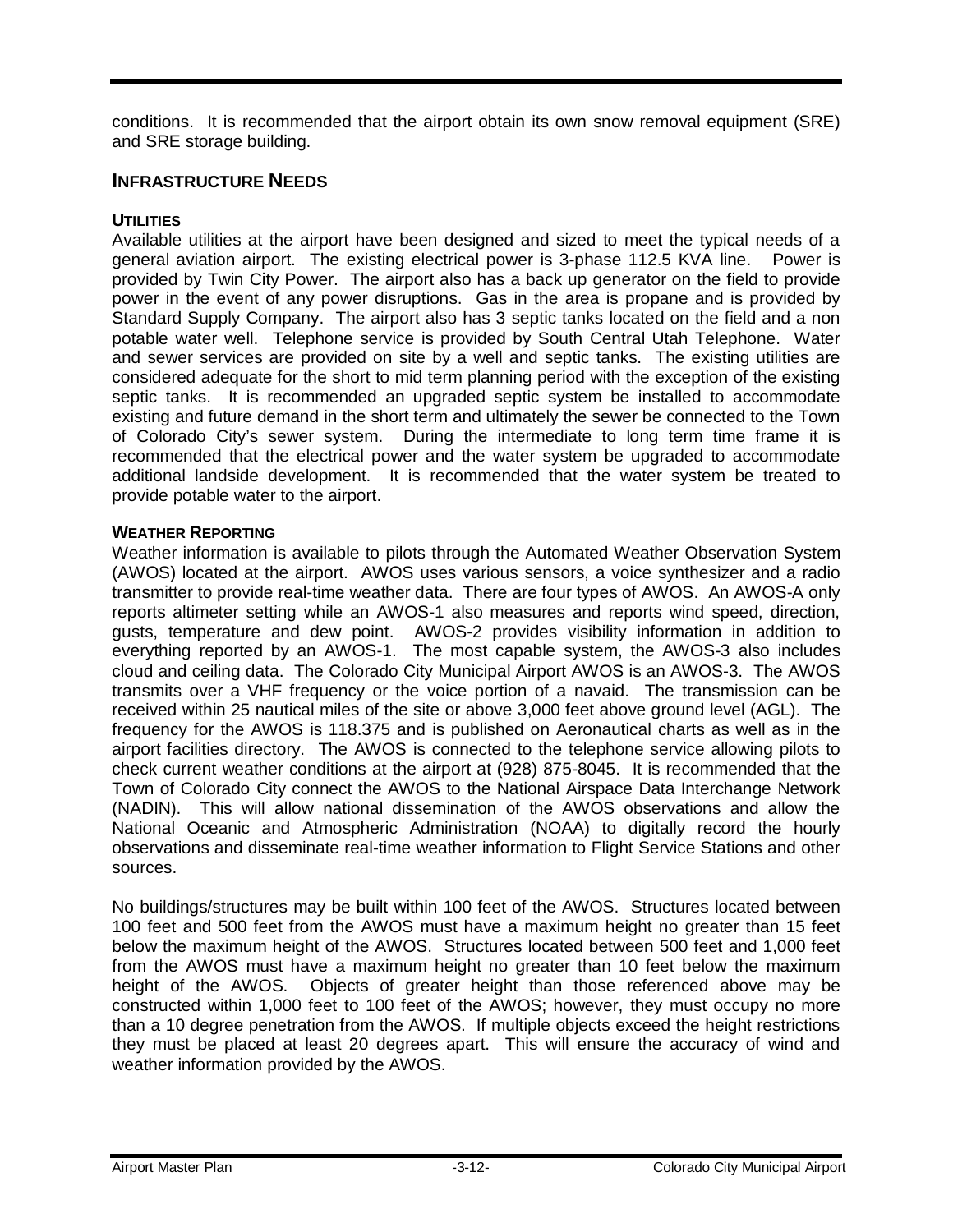## **LAND USE COMPATIBILITY AND CONTROL**

#### **AIRPORT PROPERTY**

The existing airport property line encompasses 204 acres according to the airport legal description. Colorado City is the process of an environmental assessment to obtain additional land from the BLM and private land owners for approach protection.

#### **COMPATIBILITY WITH STATE/REGIONAL PLANS**

The Master Plan for the Colorado City Municipal Airport should conform to all additional state and regional transportation plans. There is not a current ADOT Highway Plan for the area. According to the ADOT Transportation Planning Division, Colorado City is included in the Grand Canyon Study Area of the Regional Transportation Profile. The Transportation Profile for the Grand Canyon Study Area began in early 2006 and is expected to conclude by December 2007. The Mohave County, Arizona General Plan states that Mohave County should promote increased industrial development in the vicinity of the Colorado City Municipal Airport, which would be considered compatible with the airport.

The Bureau of Land Management (BLM) Resource Management Plan for the Arizona Strip identifies some land surrounding the Colorado City Municipal Airport as lands identified for disposal. Therefore the development of the airport or may be considered compatible with the BLM plan.

#### **ZONING**

Development around airports can pose certain hazards to air navigation if appropriate steps are not taken to ensure that buildings and other structures do not penetrate the FAR Part 77 Airspace Surfaces (described in the following section). The FAA, therefore, recommends that all Airport Sponsors implement height restrictions in the vicinity of the airport to protect these Part 77 Surfaces. A draft height restriction zoning ordinance is included as part of this Master Plan project.

#### **COMPATIBLE LAND USE**

In addition to ensuring that obstructions to Part 77 Surfaces are avoided or appropriately marked and lighted, it is recommended that the Airport Sponsor make reasonable efforts to prevent incompatible land uses from the immediate area of the airport. For example, the FAA states in FAA Advisory Circular 150/5200-33A, Hazardous Wildlife Attractants On or Near Airports, that landfills and/or transfer stations are incompatible land uses with airports. Therefore, these types of facilities should be located at least 5,000 feet from any point on a runway that serves piston type aircraft and 10,000 feet from any point on a runway that serves turbine type aircraft. Furthermore, any facility which may attract wildlife (especially birds) such as sewage treatment ponds and wastewater treatment plants should also be located this same distance from any point on the runway. Development proposals should also be reviewed to ensure compatibility in the vicinity of the airport.

In 1995, the Town approved the Colorado City Municipal Airport Zoning Ordinance to regulate land uses and the height of objects near the airport. The ordinance established the Airport Development – Mixed Use (AD-MU) district to define appropriate land uses near the airport. The AD-MU district is shown in Figure 3-6. The AD-MU district extends for 5,000 feet from each runway. The Airport Approach (AA) Overlay District is used to define appropriate land uses for properties within the approaches to the airport. The ordinance also defines the imaginary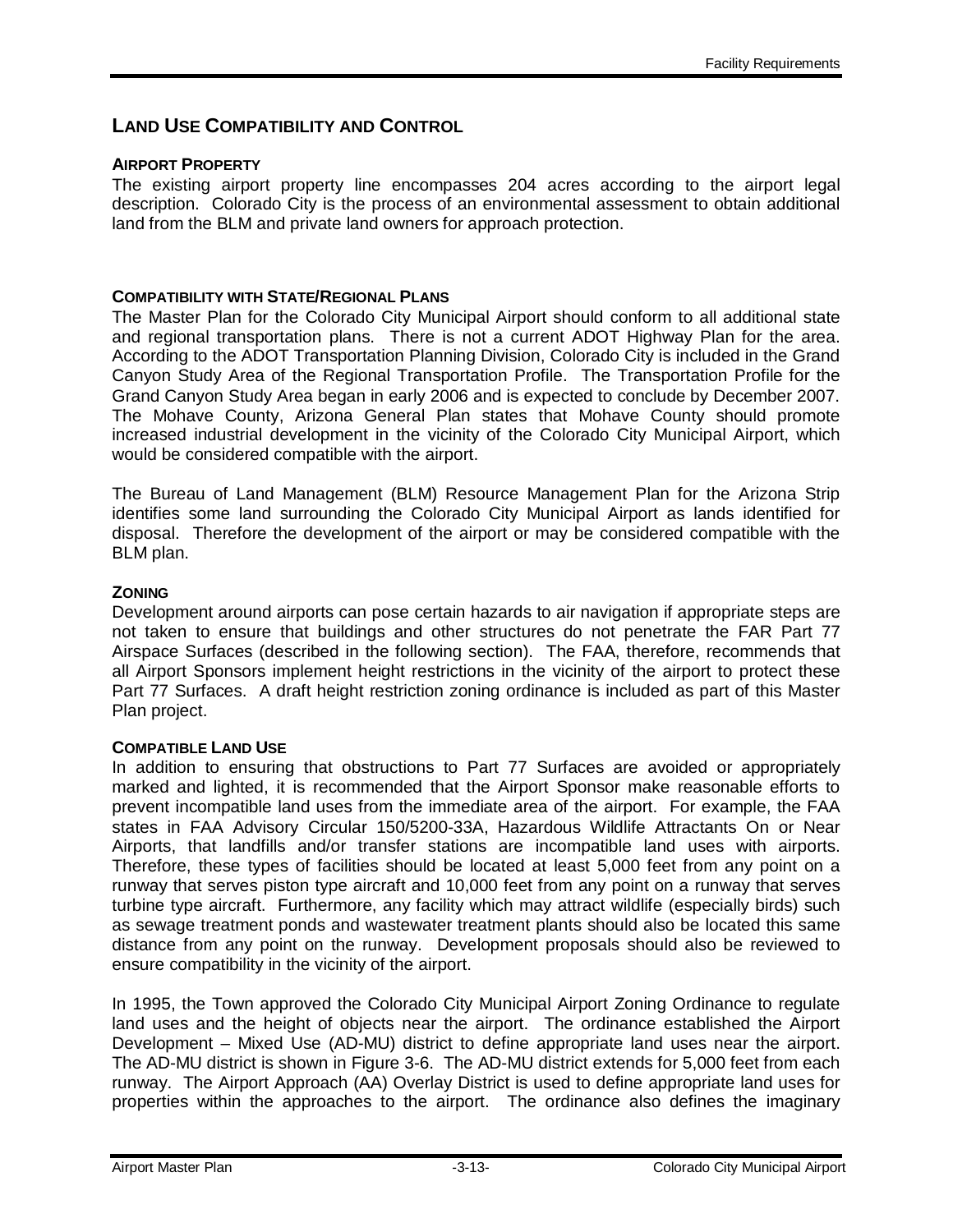surfaces used to restrict the height of structures in the vicinity of the airport. An updated draft compatible land use zoning ordinance is included as part of this Airport Master Plan. The updated compatible land use zoning ordinance will include new requirements from the Arizona State Statues. It is recommended that the updated overlay be adopted to continue to protect the airport from incompatible development.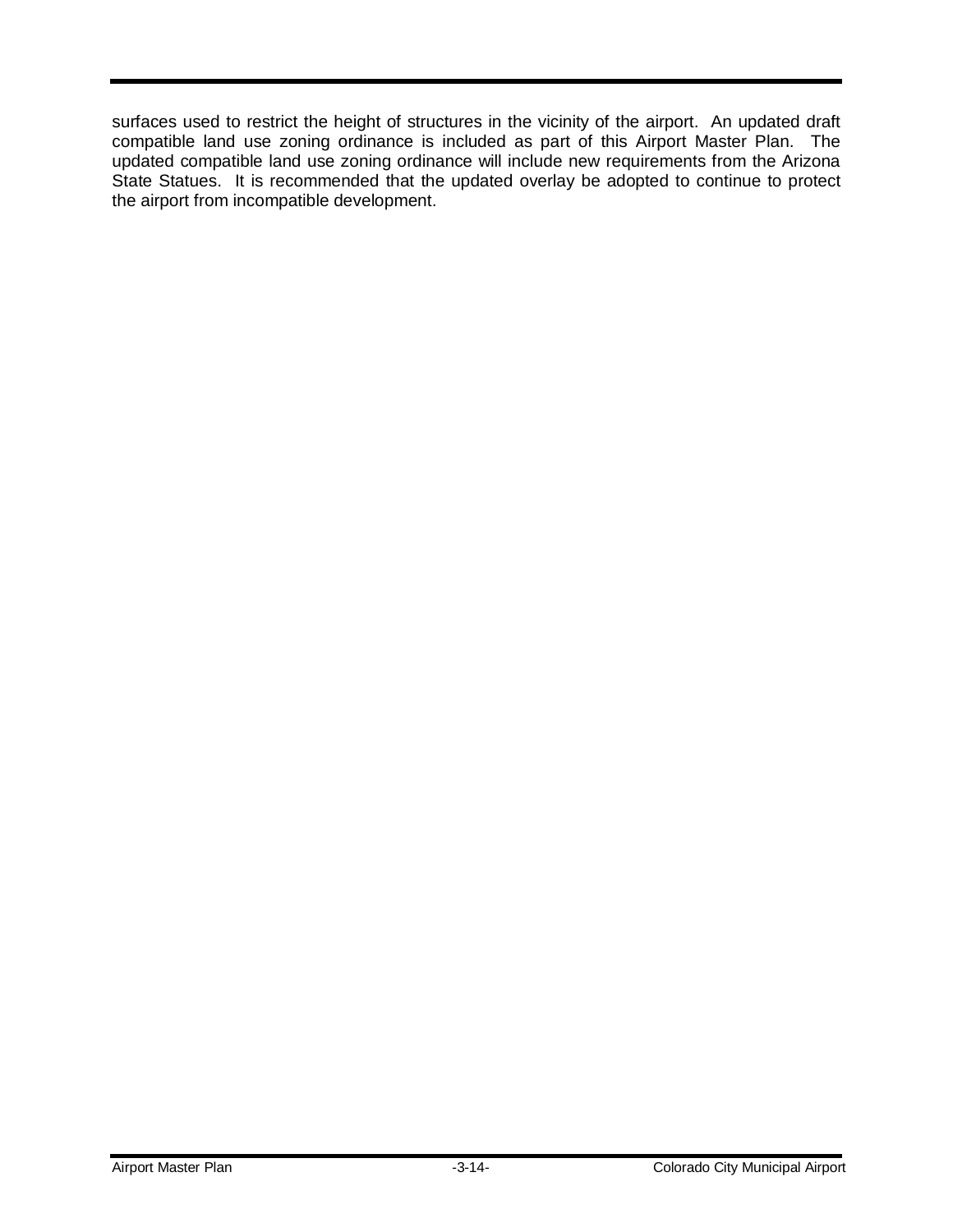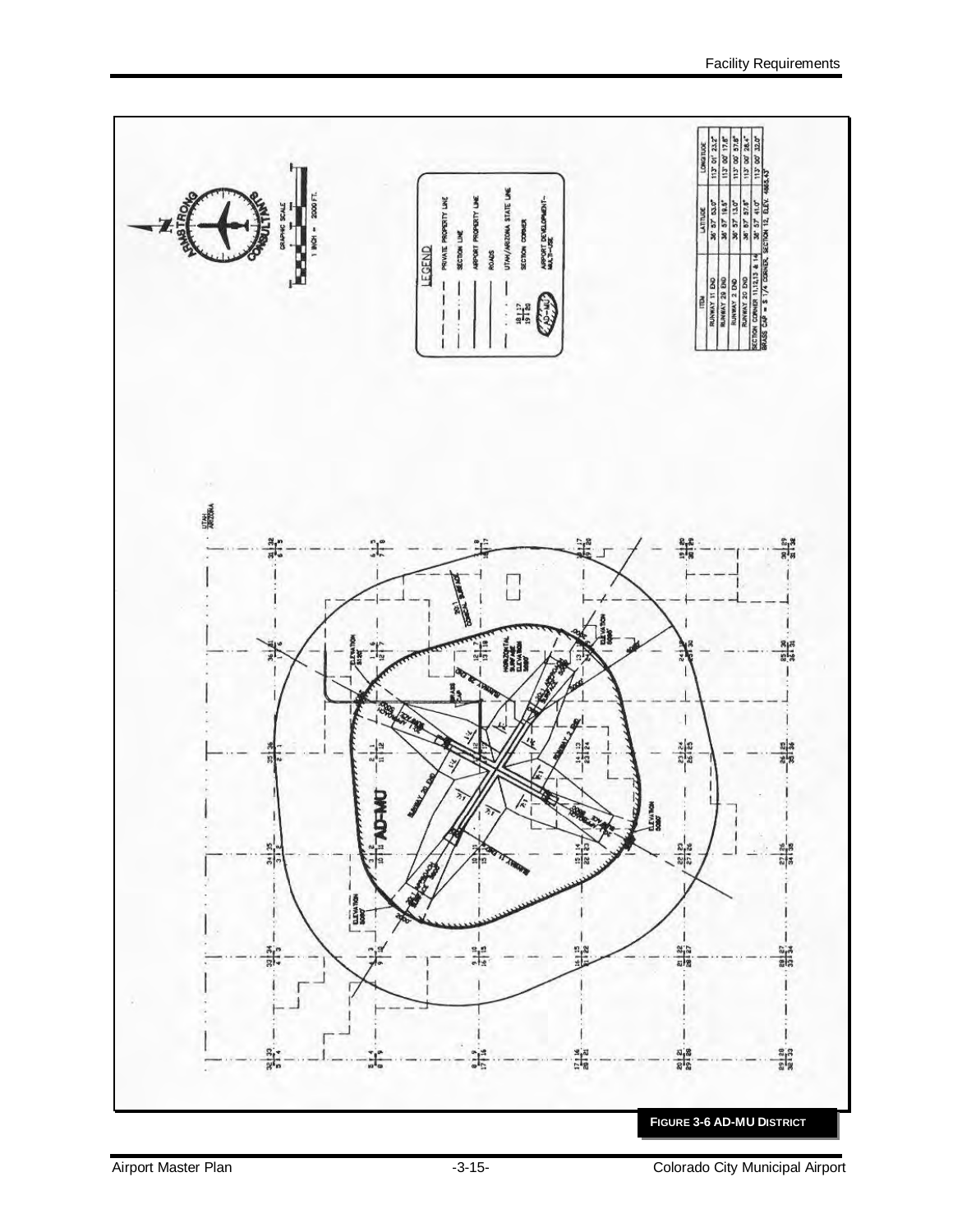#### **STATE OF ARIZONA LAND USE PLANNING**

Arizona State Statutes 28-8485 and 28-8486 states that airport sponsors can develop Airport Influence Area (AIA) maps, however the State Statutes require the development of airport disclosure maps. These documents are included as part of the Airport Layout Plan portion of this study and will be sent to the Arizona Real Estate Department.

#### **AIRPORT MANAGEMENT STRUCTURE**

The management structure for the Colorado City Municipal Airport is City Council to Town Manager to Airport Manager. This management structure is considered adequate for the safe and efficient operation of the Colorado City Municipal Airport.

In order to aid the Colorado City Municipal Airport in the daily operation of the airport, an Airport Operations Manual including minimum standards, rules and regulations, standard lease agreements, an emergency plan with a crash/rescue grid map, airport self inspection procedures and an airport security plan are included in this Master Plan. Colorado City also participates in the Aeronautics Division's Pavement Management Plan program. There is currently no runway incursion program. Although a formal runway incursion plan is not deemed necessary, the installation of a wildlife fence along the airport perimeter would contribute towards incursion minimization.

## **SUMMARY OF FACILITY REQUIREMENTS**

In summary, the facility requirements for the Colorado City Municipal Airport are based on the types and volume of aircraft expected to use the airport in the short and long-term timeframes. These facilities will enable the airport to serve its users in a safe and efficient manner. The recommended airside and landside facilities are summarized in Table 3-6.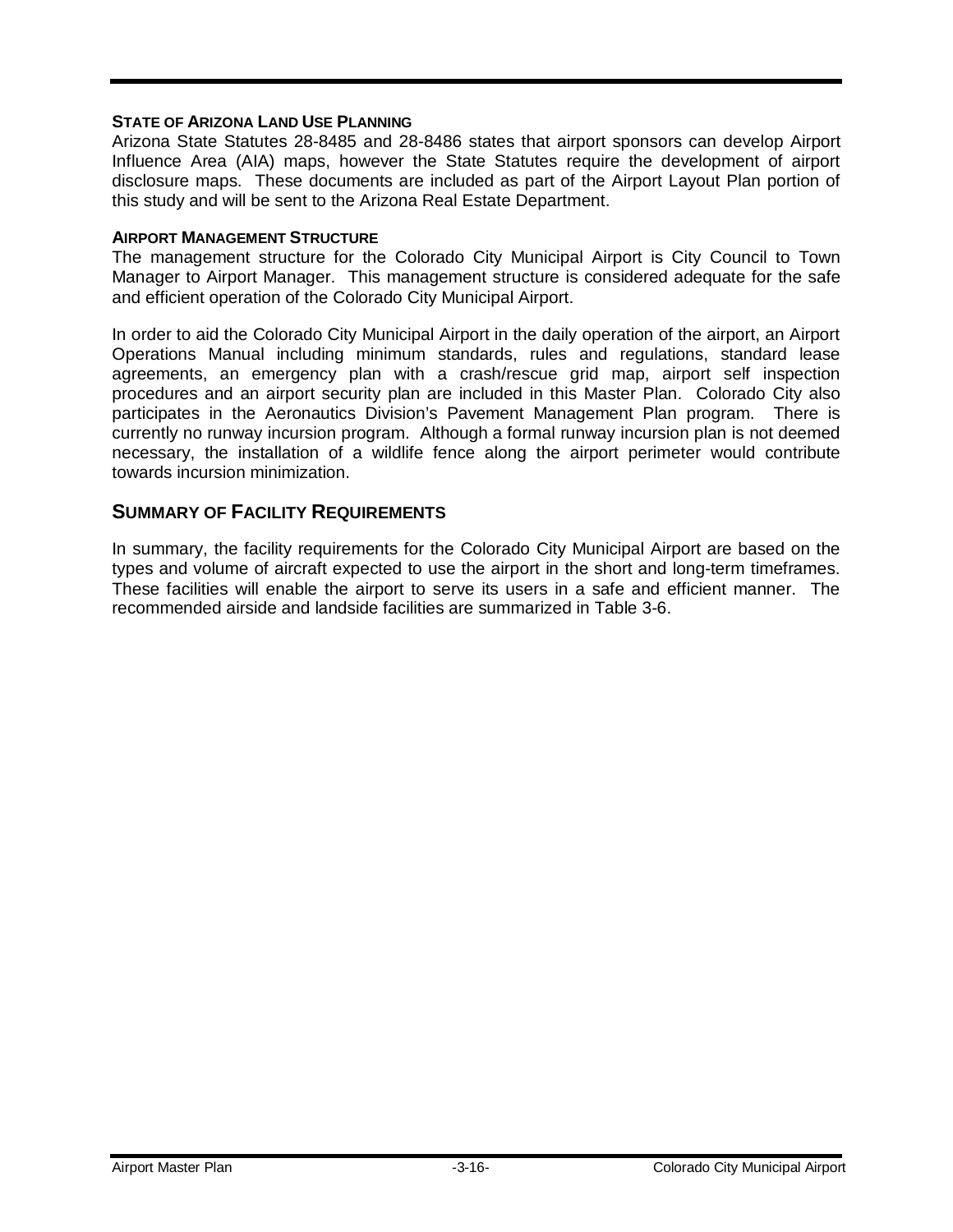|                          | TABLE 3-6 SUMMARY OF AIRPORT FACILITY REQUIREMENTS |                             |                            |
|--------------------------|----------------------------------------------------|-----------------------------|----------------------------|
| Facility                 |                                                    | Existing                    | Future                     |
| Runways                  |                                                    |                             |                            |
| 11/29                    | Length (feet)                                      | 6,300'                      | 7,500'                     |
|                          | Width (feet)                                       | 75'                         | 75'                        |
|                          | Strength (pounds)                                  | 12,500 (SWG)                | 45,000 (SWG), 68,000 (DWG) |
| 2/20                     | Length (feet)                                      | 5,100'                      | 5,100'                     |
|                          | Width (feet)                                       | 60'                         | 60'                        |
|                          | Strength (pounds)                                  | 12,500 (SWG)                | 12,500 (SWG)               |
| Marking                  | Runway 29                                          | Visual                      | Precision                  |
|                          | Runway 11                                          | Visual                      | Visual                     |
|                          | Runway 2                                           | Visual                      | Visual                     |
|                          | Runway 20                                          | Visual                      | Visual                     |
| Taxiways                 |                                                    |                             |                            |
|                          | Parallel                                           | Yes                         | Yes                        |
|                          | Bypass Taxiways/Turnarounds Yes                    |                             | Yes                        |
|                          | Width (feet)                                       | 35                          | 35                         |
|                          | Strength (pounds)                                  | 12,500 (SWG)                | 45,000 (SWG), 68,000 (DWG) |
| Apron                    |                                                    |                             |                            |
|                          | <b>Tie Downs</b>                                   | 14                          | $30*$                      |
| <b>NAVAID</b>            |                                                    |                             |                            |
|                          | Approaches                                         | NPI (Circling)              | NPI (Straight-in)          |
|                          | <b>Minimums</b>                                    | 1-Mile                      | $\frac{3}{4}$ -mile        |
| Lighting & Visual Aids   |                                                    |                             |                            |
|                          | Runway Edge                                        | <b>MIRL</b>                 | <b>MIRL</b>                |
|                          | Taxiway/Apron Edge                                 | Reflectors                  | <b>MITL</b>                |
|                          | <b>Threshold Lights</b>                            | Yes                         | Yes                        |
|                          | <b>REILs</b>                                       | Yes                         | Yes                        |
|                          | Approach Slope Indicator                           | PAPI-2                      | PAPI-2                     |
|                          | Segmented Circle/Wind Cone                         | Yes                         | Yes                        |
|                          | Rotating Beacon                                    | Yes                         | Yes                        |
|                          | Approach Lighting System                           | No                          | No                         |
| Access & Parking         |                                                    |                             |                            |
|                          | Automobile                                         | 15                          | $35*$                      |
| <b>Hangar Facilities</b> |                                                    |                             |                            |
|                          | T-Hangars or Small Box                             |                             |                            |
|                          | Hangars<br>Conventional-Small                      | 6<br>0                      | 10                         |
|                          | Conventional-Medium/Large                          | 1                           | 5<br>$\overline{c}$        |
| Fuel Storage             |                                                    |                             |                            |
|                          | 100 LL (gallons)                                   | 10,000 Tank and 1,000 Truck | 10,000 Tank and Truck      |
|                          | Jet-A (gallons)                                    | 2,500 Truck                 | 10,000 Tank and Truck      |
| Other                    |                                                    |                             |                            |
|                          | AWOS                                               | Yes (AWOS III)              | Yes (AWOS III)             |
|                          | Unicom                                             | Yes                         | Yes                        |
|                          | <b>Terminal Building</b>                           | Yes                         | Yes                        |
|                          |                                                    |                             |                            |

*\*As required based on demand*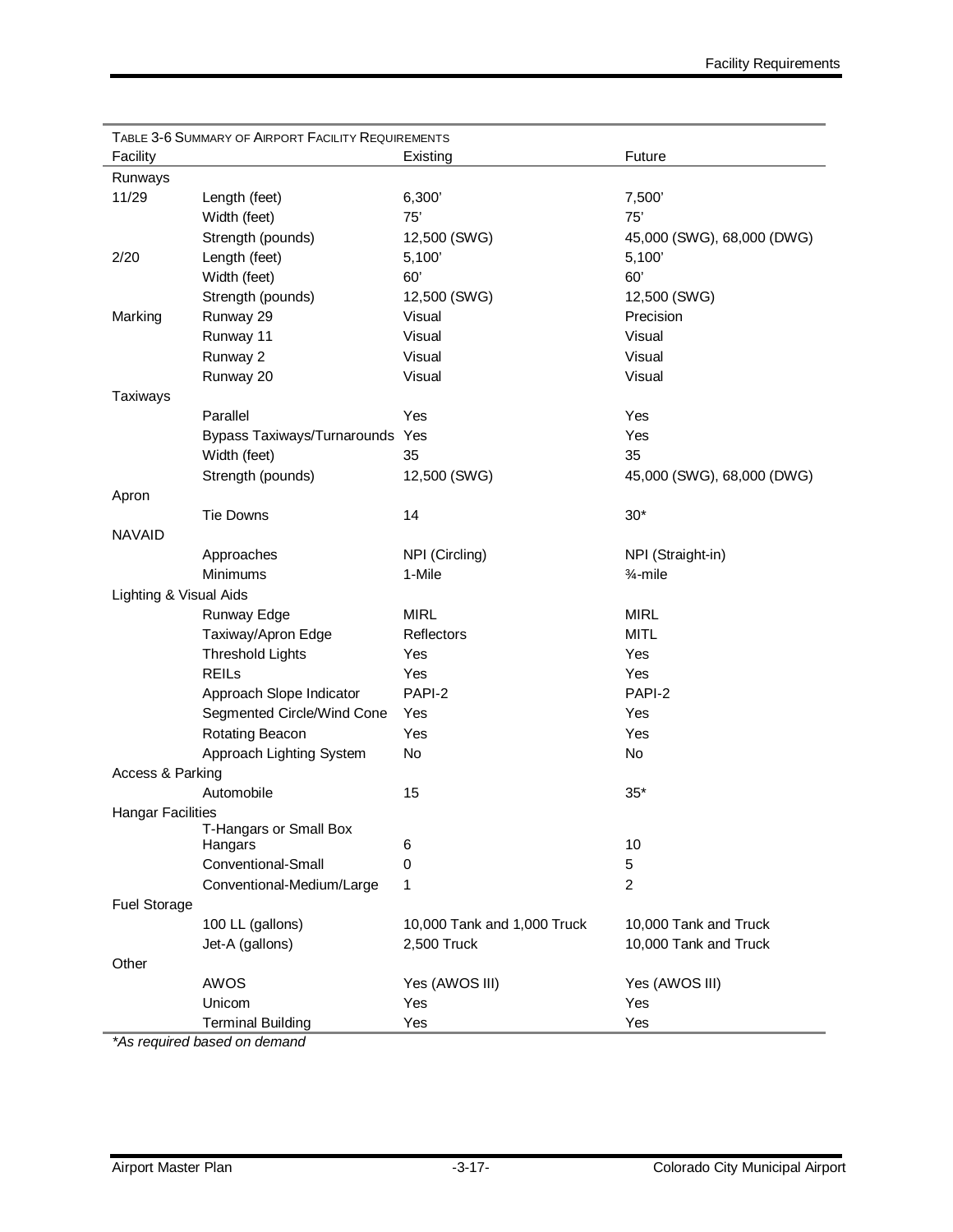## **FEDERAL AVIATION REGULATION (FAR) PART 77 AIRSPACE SURFACES**

Federal Aviation Regulations (FAR) Part 77 establishes several Imaginary Surfaces that are used as a guide to provide a safe, unobstructed operating environment for aviation. These surfaces, which are typical for civilian airports, are shown in Figure 3-7. The Primary, Approach, Transitional, Horizontal and Conical Surfaces identified in FAR Part 77 are applied to each runway. For the purpose of this section, a visual/utility runway is a runway that is intended to be used by propeller driven aircraft of 12,500 pound maximum gross weight and less. A nonprecision instrument/utility runway is a runway that is intended to be used by aircraft of 12,500 pounds maximum gross weight and less with a straight-in instrument approach procedure and instrument designation indicated on an FAA approved airport layout plan, a military service approved military airport layout plan or by any planning document submitted to the FAA by competent authority. A non-precision instrument/larger-than-utility runway is a runway intended for the operation of aircraft weighing more than 12,500 pounds that also has a straight-in instrument approach procedure.

As described previously, the Colorado City Municipal Airport currently has a non-precision instrument circle-to-land approach to the airport. Runway 11/29 is utility runway since the pavement strength is 12,500 pounds. Runway 2/20 is a utility runway since the pavement strength is 12,500 pounds. The FAR Part 77 Airspace Surfaces for these classifications are described in the following paragraphs. While it is desirable to eliminate penetrations of FAR Part 77 airspace surfaces, in some cases, penetrations (also known as obstructions) may be mitigated with appropriate marking and/or lighting. The surfaces are described below and the dimensions are listed in Table 3-7.

#### **PRIMARY SURFACE**

The Primary Surface is an imaginary surface of specific width longitudinally centered on a runway. Primary Surfaces extend 200 feet beyond each end of the paved surface of runways, but do not extend past the end of non-paved runways. The elevation of any point on the Primary Surface is the same as the elevation of the nearest point on the runway centerline. The width of the Primary Surface varies from 250, 500 or 1,000 feet depending on the type of approach and approach visibility minimums.

The current primary surface width for Runway 11/29 is 250 feet. This will increase to 1,000 feet if the approach minimums are lowered to  $\frac{3}{4}$ -mile and the pavement is strengthened. Although the wider primary surface would likely result in primary and transitional surface penetrations, the OFZ would remain clear. Marking and lighting of all Part 77 obstructions is recommended.

## **APPROACH SURFACE**

The Approach Surface is a surface longitudinally centered on the extended runway centerline and extending outward and upward from each end of the Primary Surface. An Approach Surface is applied to each end of the runway based upon the type of approach available or planned for that runway, either 20:1, 34:1 or 50:1. The inner edge of the surface is the same width as the Primary Surface. It expands uniformly to a width corresponding to the FAR Part 77 runway classification criteria.

#### **TRANSITIONAL SURFACE**

The Transitional Surfaces extend outward and upward at right angles to the runway centerlines from the sides of the Primary and Approach Surfaces at a slope of 7:1 and end at the Horizontal Surface.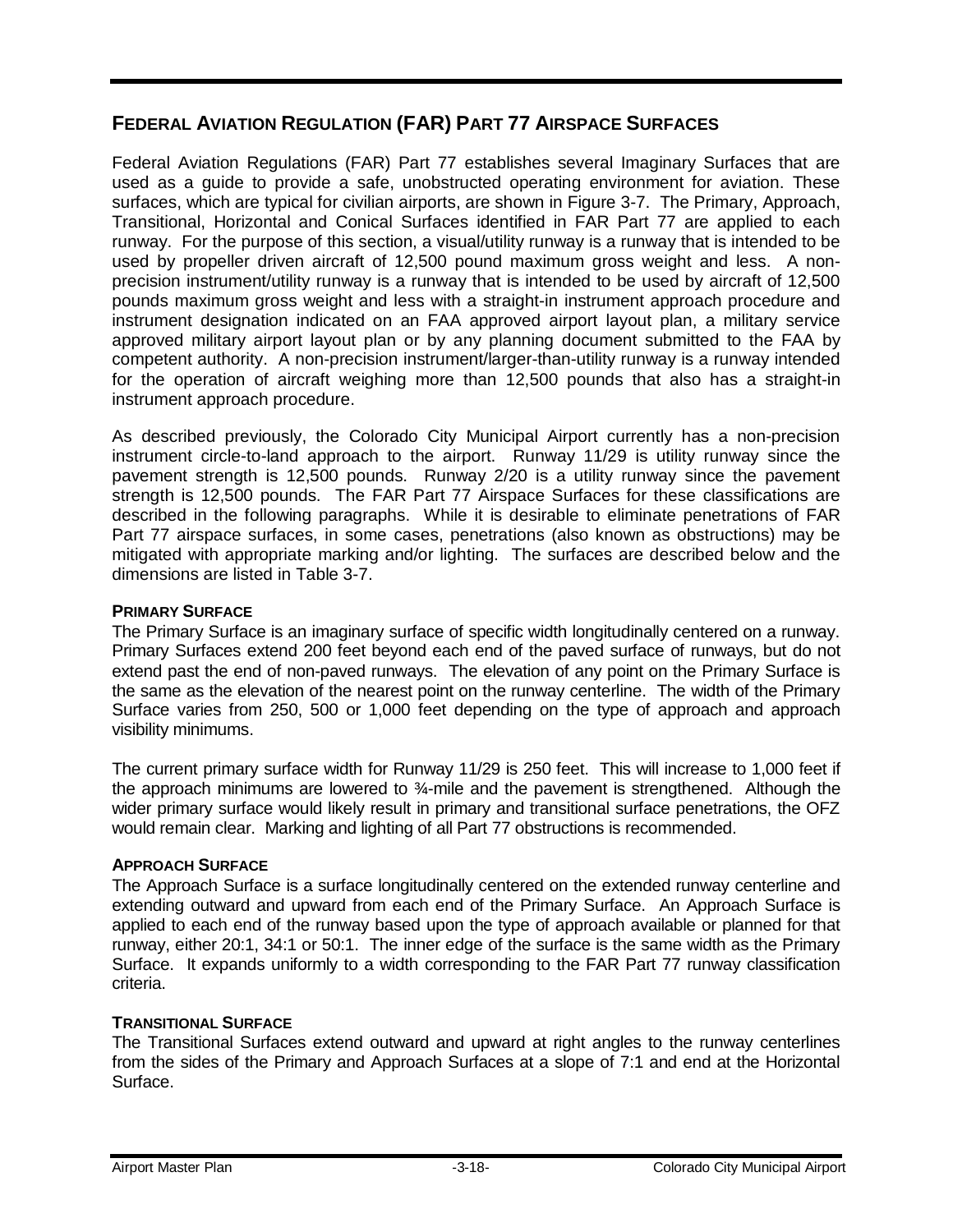#### **HORIZONTAL SURFACE**

The Horizontal Surface is considered necessary for the safe and efficient operation of aircraft in the vicinity of an airport. As specified in FAR Part 77, the Horizontal Surface is a horizontal plane 150 feet above the established airport elevation. The airport elevation is defined as the highest point of an airport's useable runways, measured in feet above mean sea level. The perimeter is constructed by arcs of specified radius from the center of each end of the Primary Surface of each runway. The radius of each arc is 5,000 feet for runways designated as utility or visual and 10,000 feet for all other runways.

#### **CONICAL SURFACE**

The Conical Surface extends outward and upward from the periphery of the Horizontal Surface at a slope of 20:1 for a horizontal distance of 4,000 feet.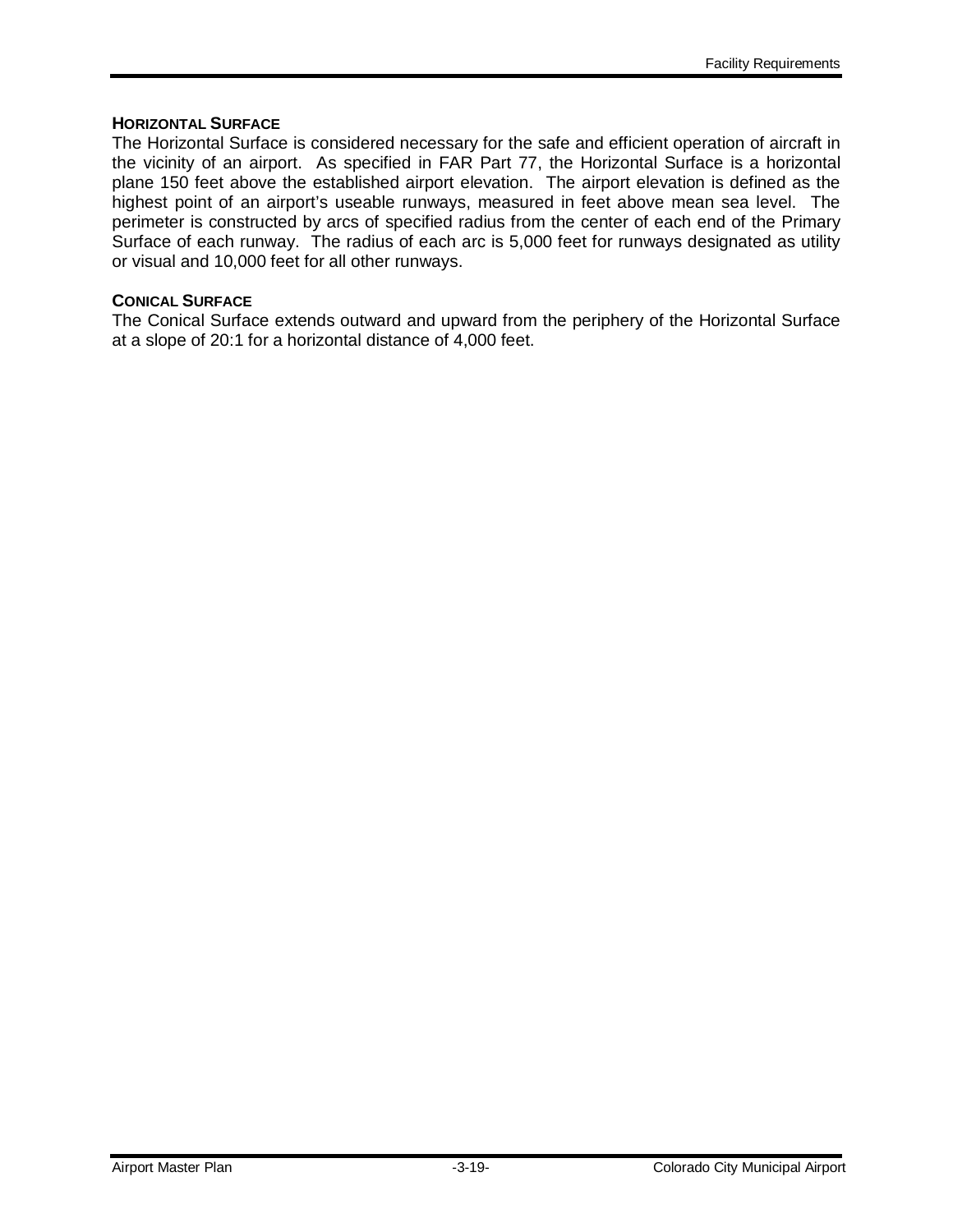